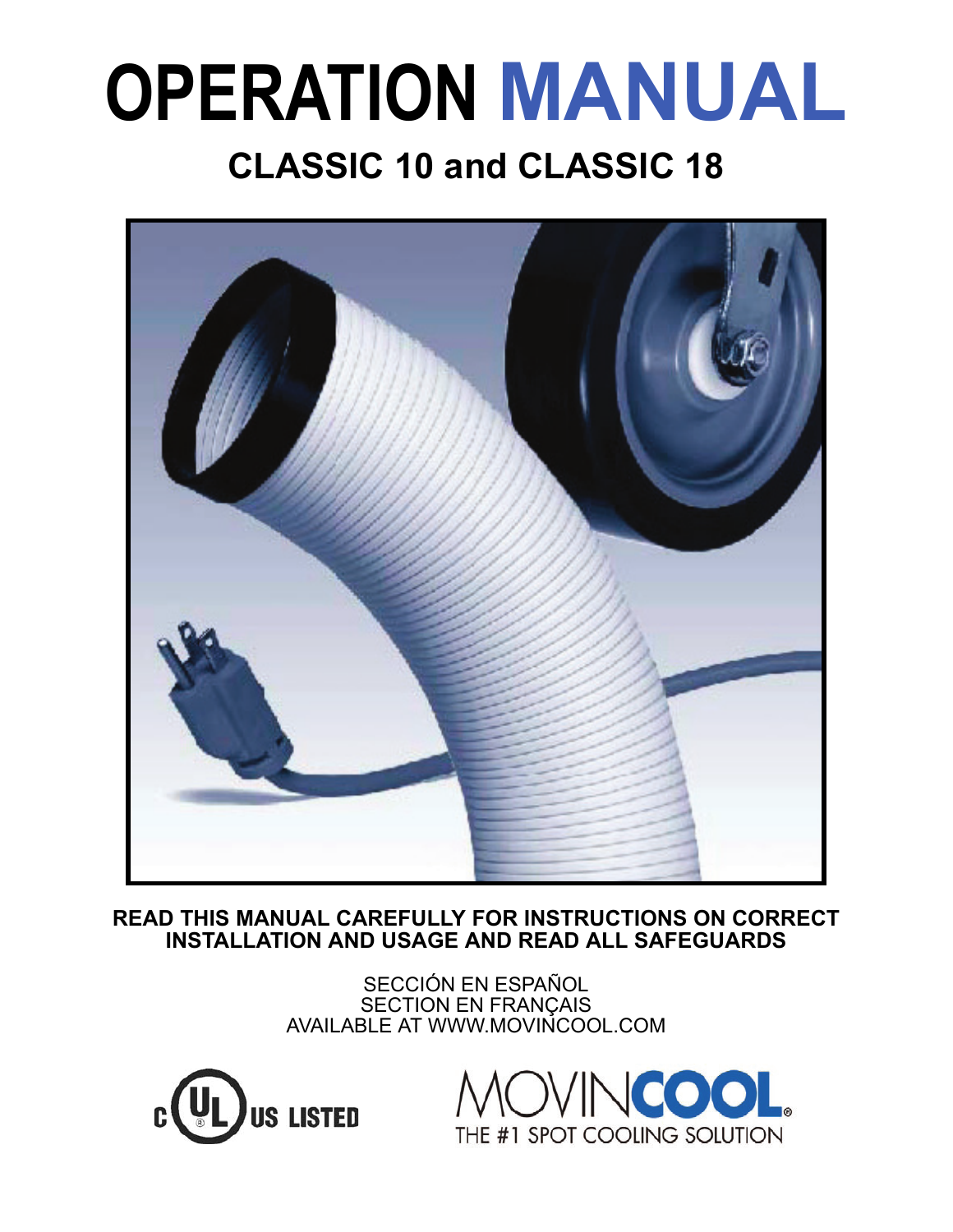© 2008 DENSO SALES CALIFORNIA, INC.

All rights reserved. This book may not be reproduced or copied, in whole or in part, without the written permission of the publisher. DENSO SALES CALIFORNIA, INC. reserves the right to make changes without prior notice. MovinCool is a registered trademark of DENSO Corporation.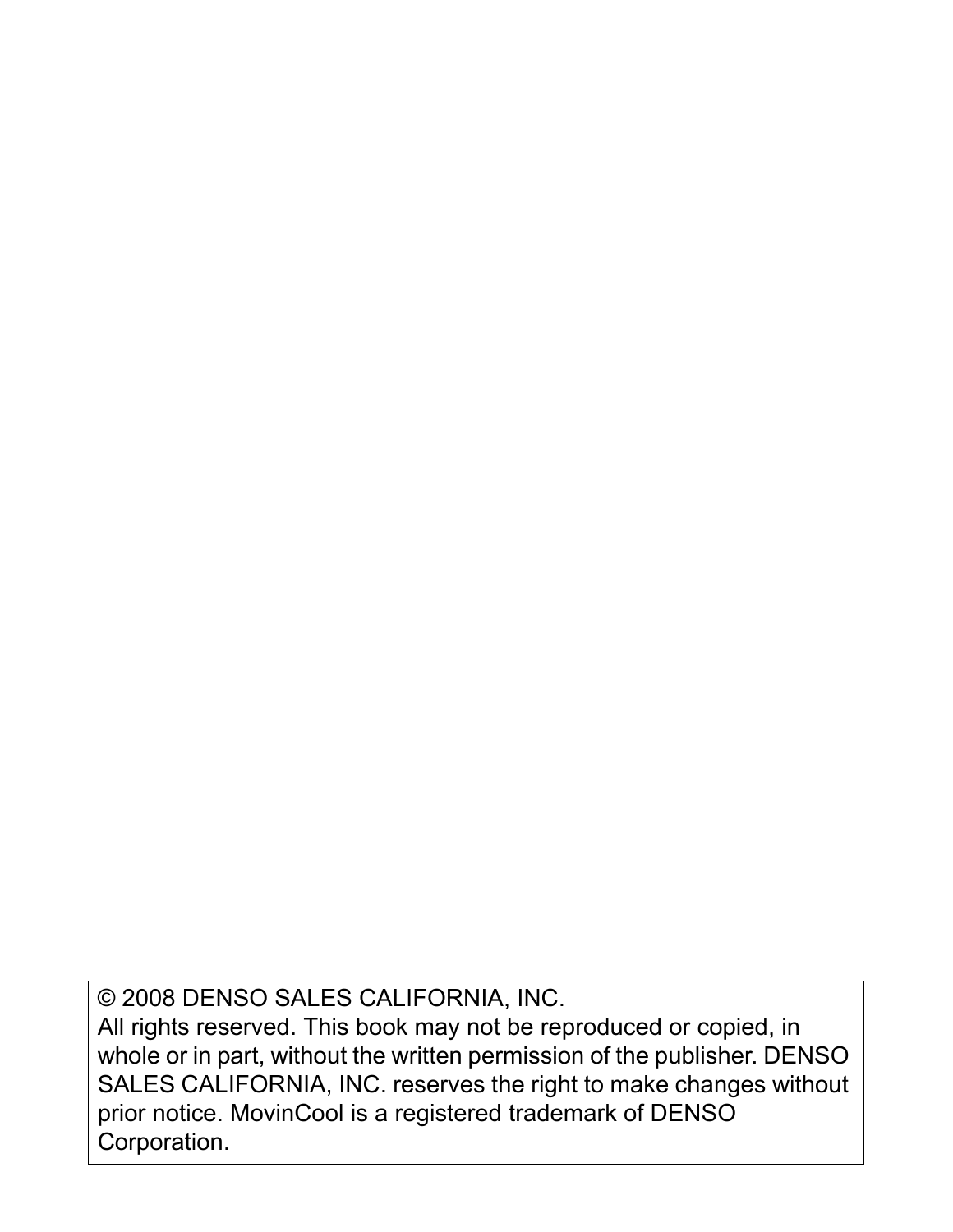# **OPERATION MANUAL CLASSIC 10 and CLASSIC 18**

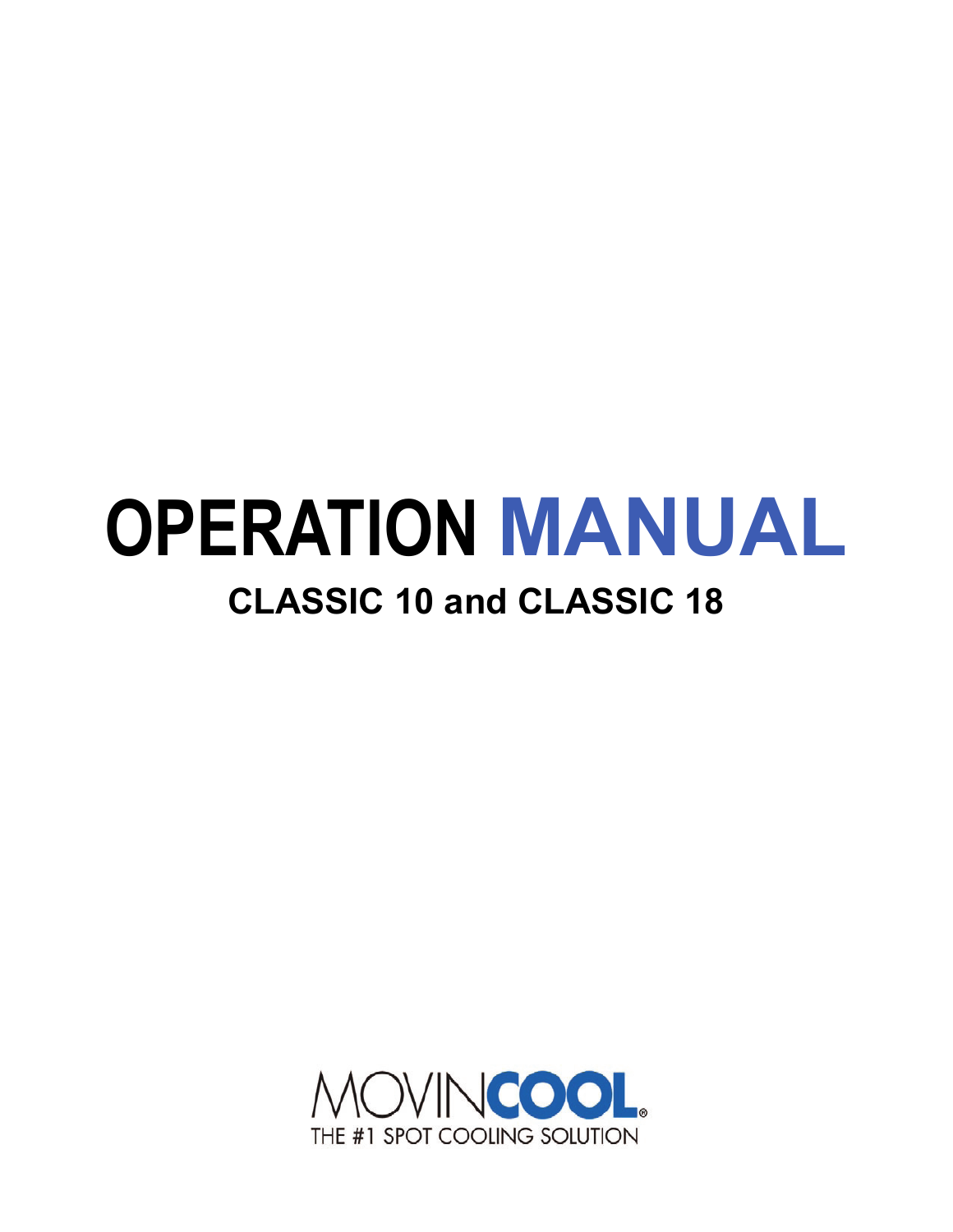### **Table of Contents**

| <b>Empty the Drain Tank.</b> |  |
|------------------------------|--|
|                              |  |
|                              |  |
|                              |  |
|                              |  |
|                              |  |
|                              |  |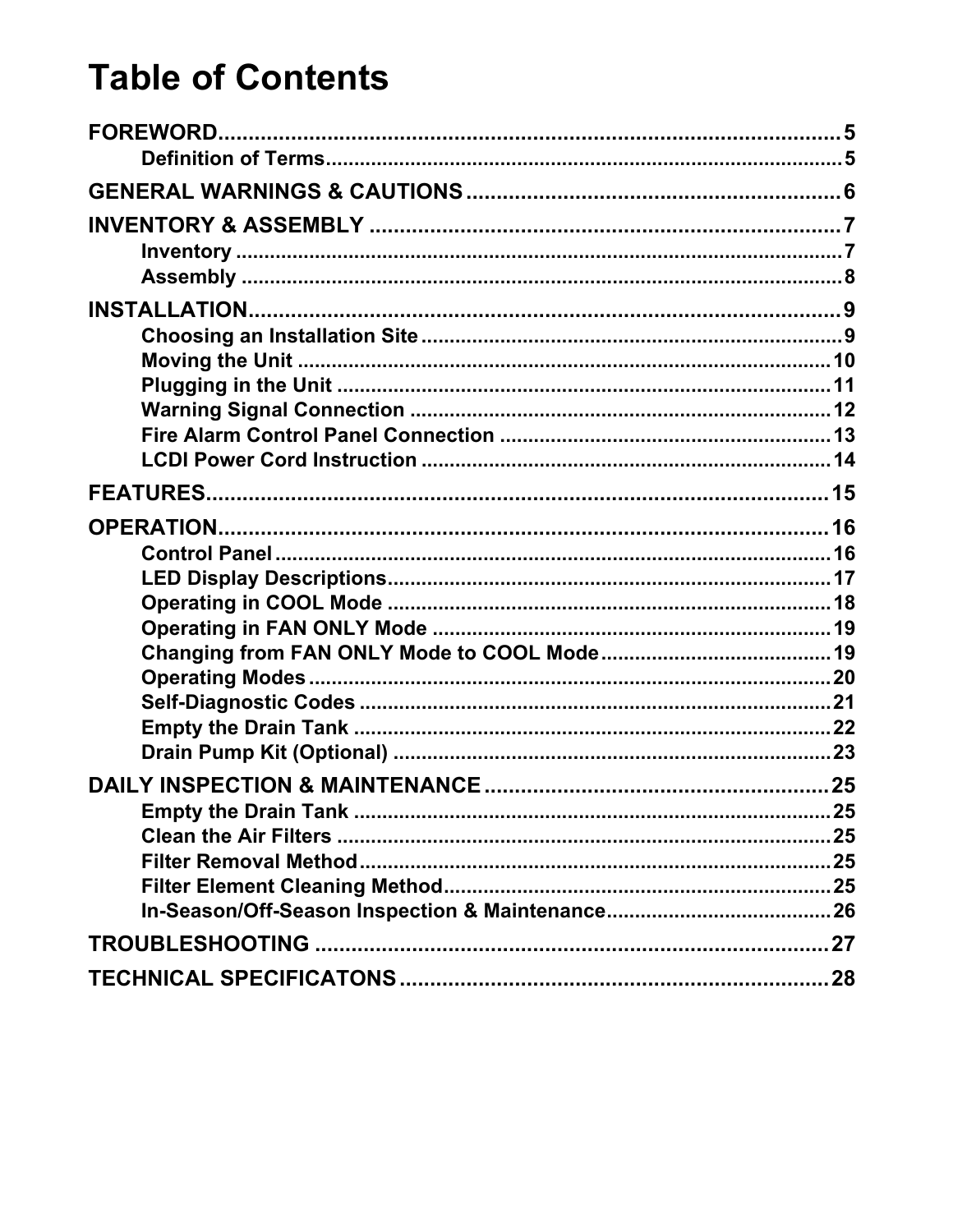### <span id="page-4-0"></span>**FOREWORD**

Congratulations on purchasing the MovinCool portable air conditioner. This manual explains how to install and operate the MovinCool Classic 10, and Classic 18 portable air conditioning units. Please read this operation manual thoroughly to familiarize yourself with the features of the unit and to ensure years of reliable operation.

You may also find it useful to keep this operation manual on hand for reference. Components and/or procedures are subject to change without prior notice.

#### <span id="page-4-1"></span>**Definition of Terms**

- **WARNING: Describes precautions that should be observed in order to prevent injury to the user during installation or unit operation.**
- **CAUTION: Describes precautions that should be observed in order to prevent damage to the unit or its components, which may occur during installation or unit operation if sufficient care is not taken.**

*Note: Provides additional information that facilitates installation on unit operation.*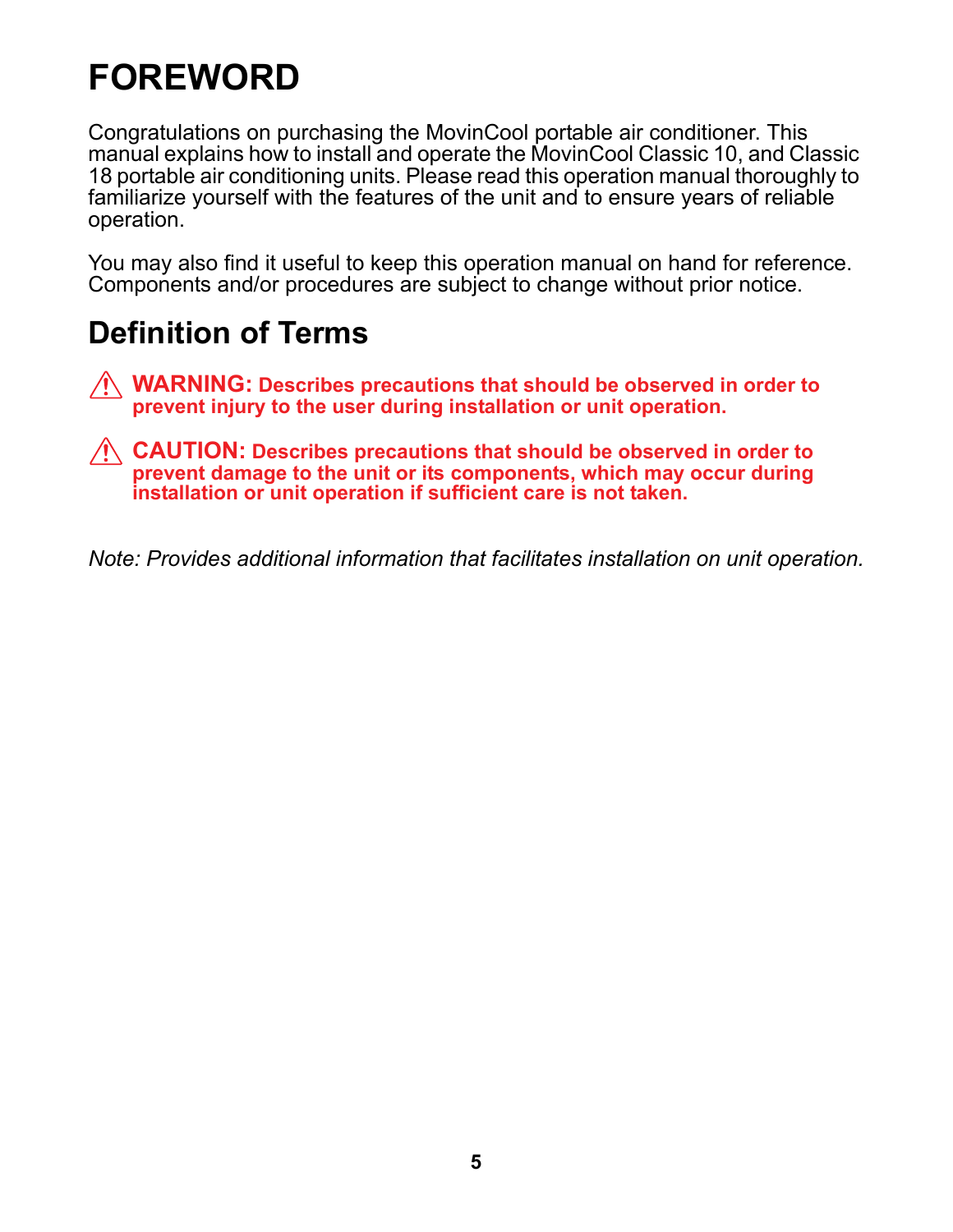### <span id="page-5-0"></span>**GENERAL WARNINGS & CAUTIONS**

- 1. All electrical work, if necessary, should only be performed by qualified electrical personnel. Repair to electrical components by non-certified technicians may result in personal injury and/or damage to the unit. All electrical components replaced must be genuine MovinCool parts, purchased from an authorized reseller.
- 2. The proper electrical outlet for MovinCool units must be equipped with a UL approved circuit breaker.
- 3. Because of potential safety hazards under a certain condition, we strongly recommend against the use of an extension cord. However, if you still elect to use an extension cord, it is absolutely necessary that it is a UL listed, 3-wire grounding type appliance extension cord, having a 3-blade grounding plug and a 3-slot receptacle that plugs into the appliance. The marked rating of the extension cord should be 115 V, 15A for Classic 10, and 230V, 15A for Classic 18 or equivalent.
- 4. The Classic 10 is equipped with a ten (10) foot (3 meter) UL approved LCDI power cord. The Classic 18 is equipped with a six (6) foot (1.8 meter) UL approved LCDI power cord. For replacement, fixed location (hard wired) or power cord lengthening (extension cord) cords are required, contact your MovinCool reseller or a qualified electrician for approved replacement methods.
- 5. Never fold or place heavy objects on the power cord. This could result in damage to the power cord causing electrical shock or fire.
- 6. Do not place water or any other liquid on the unit. This can cause damage to the unit and increase the risk of electrical shock.
- 7. Do not sit or stand on the unit.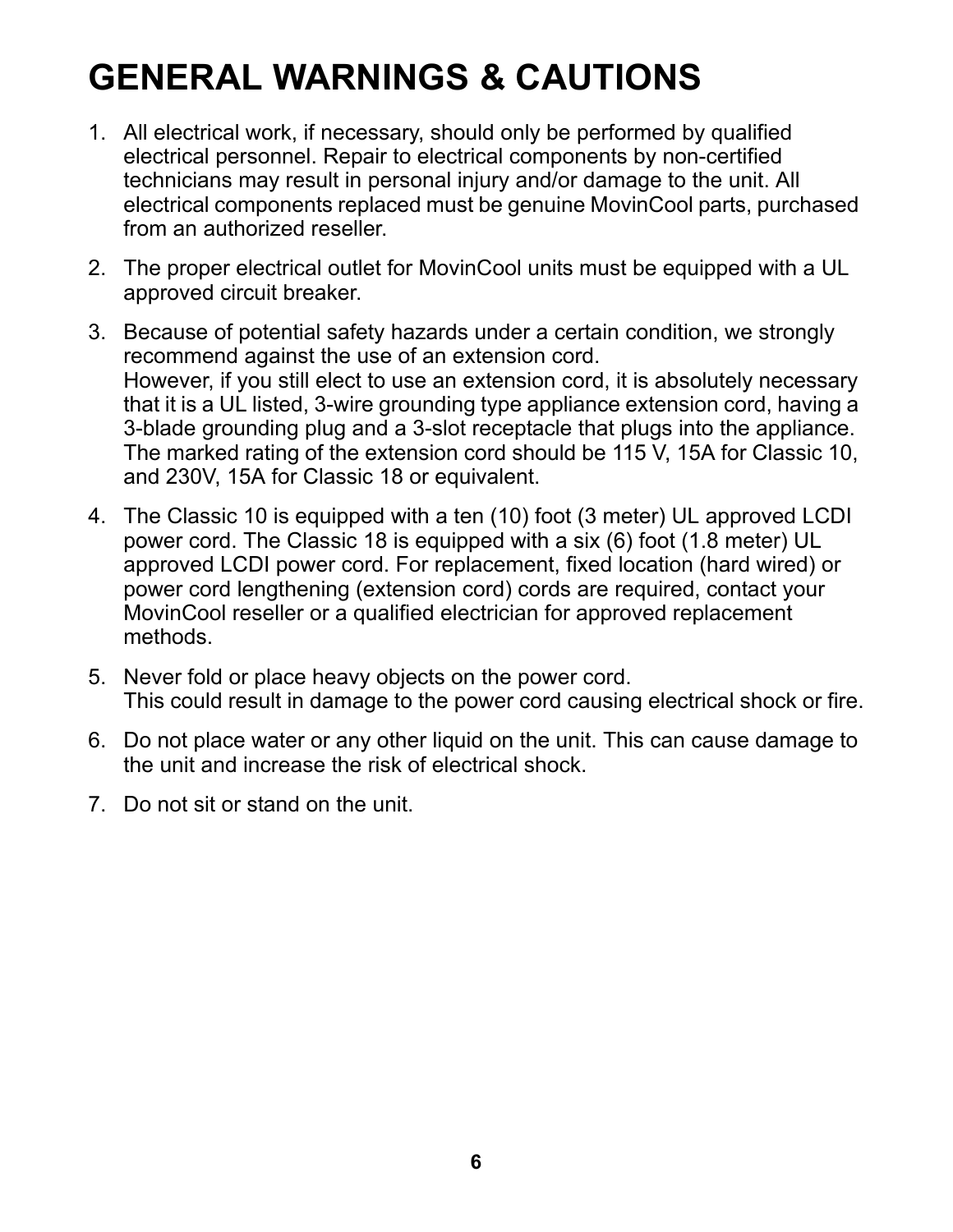## <span id="page-6-0"></span>**INVENTORY & ASSEMBLY**

#### <span id="page-6-1"></span>**Inventory**

After unpacking your MovinCool unit, please check to make sure you have the following items:

- **1. Classic 10 or Classic 18 MovinCool Unit (1)**
- **2. Cool Air Outlet Duct(s) (Classic 10 qty. = 1, Classic 18 qty. = 2)**
- **3. Screws (Classic 10 qty. = 4, Classic 18 qty. = 8)**
- **4. Operation Manual/Product Registration (1)**

*Note: If any of these items were not included in the box or appear damage, please contact your MovinCool reseller for replacement.*

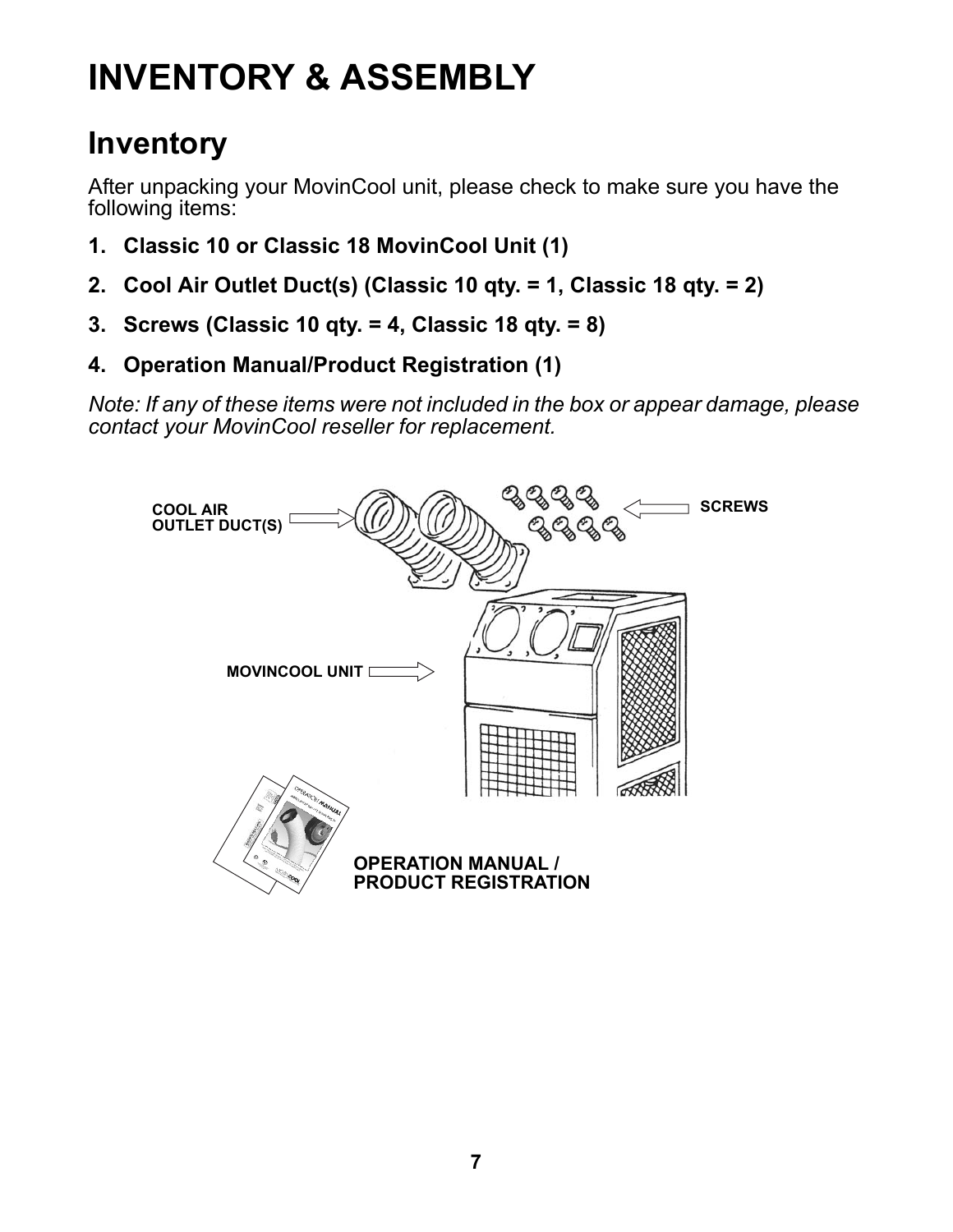### **INVENTORY & ASSEMBLY (cont.)**

#### <span id="page-7-0"></span>**Assembly**

**CAUTION: Before assembling make sure the unit is on a flat, level surface and the casters are in the LOCKED position. (Both the Classic 10 and Classic 18 MovinCool units have locking swivel casters in the front only.)**



Install each cool air outlet duct using 4 screws each as shown.

*Note: Do not over tighten the screws when installing the cool air outlet ducts. This could damage the base on the cool air outlet duct assembly.*

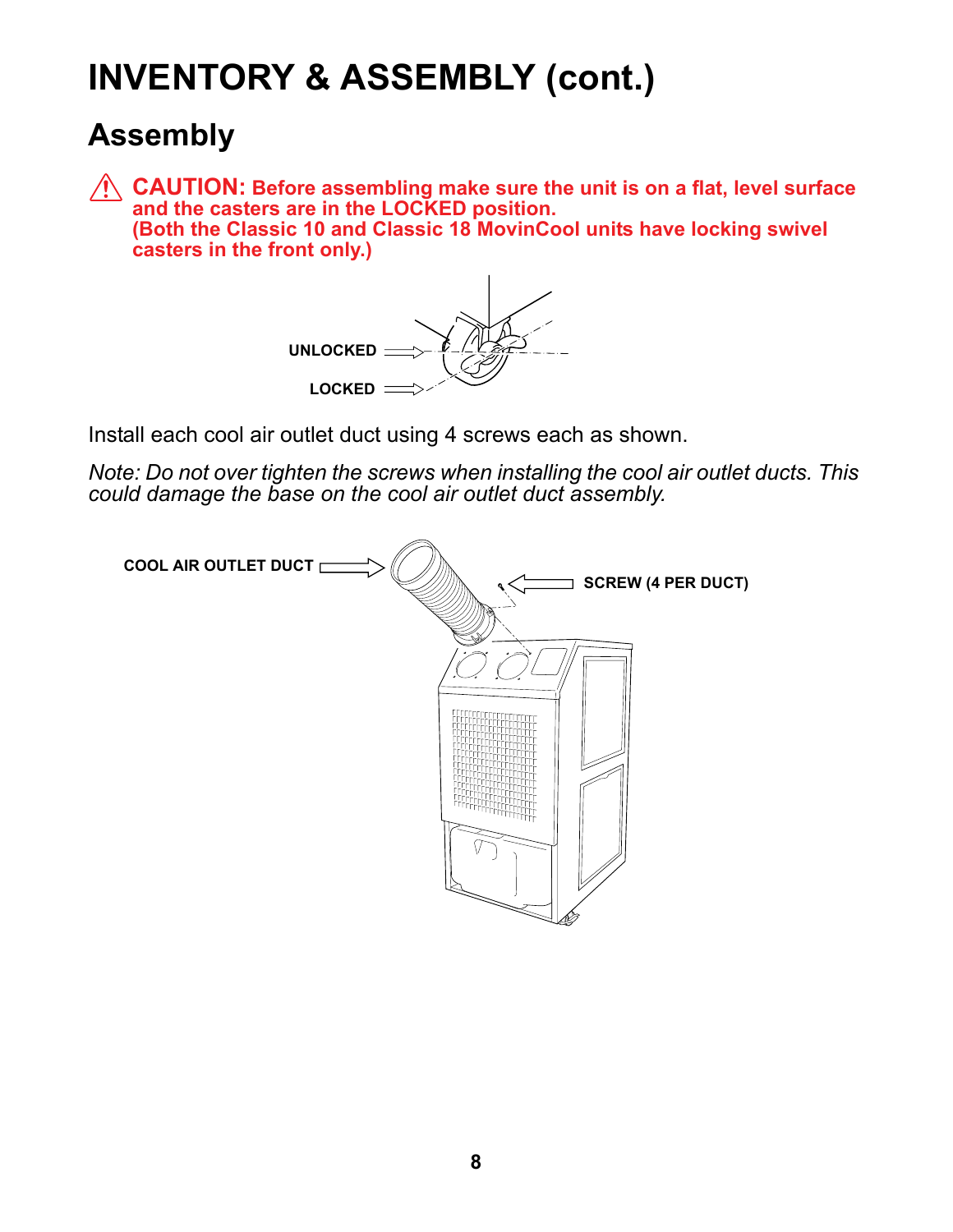### <span id="page-8-0"></span>**INSTALLATION**

### <span id="page-8-1"></span>**Choosing an Installation Site**

**CAUTION: Following are some precautions to consider before choosing your installation site. Please review carefully as improper installation may result in personal injury or damage to the unit.**

- 1. Do not use the unit in areas where leakage of flammable gas may occur.
- 2. Do not use the unit in areas where it is exposed to rain or water.
- 3. Do not use the unit in an atmosphere of excessively corrosive gas or vapor.
- 4. Do not use in areas where the temperature is outside the allowable operating range.
- 5. Do not install the unit in sloping areas. The unit may move or topple over even if the casters are set to the LOCKED position.
- 6. Install the unit in areas that can with-stand the weight of the unit. The Classic 10 unit weighs approximately 184 lbs (83kg), and the Classic 18 unit weighs approximately 206 lbs (93 kg) (when the drain tank is full of water).
- 7. Allow 18 inches of unobstructed airflow for both the air inlets and outlets.
- 8. Do not use the unit at condition above 104°F (40°C) 50%RH.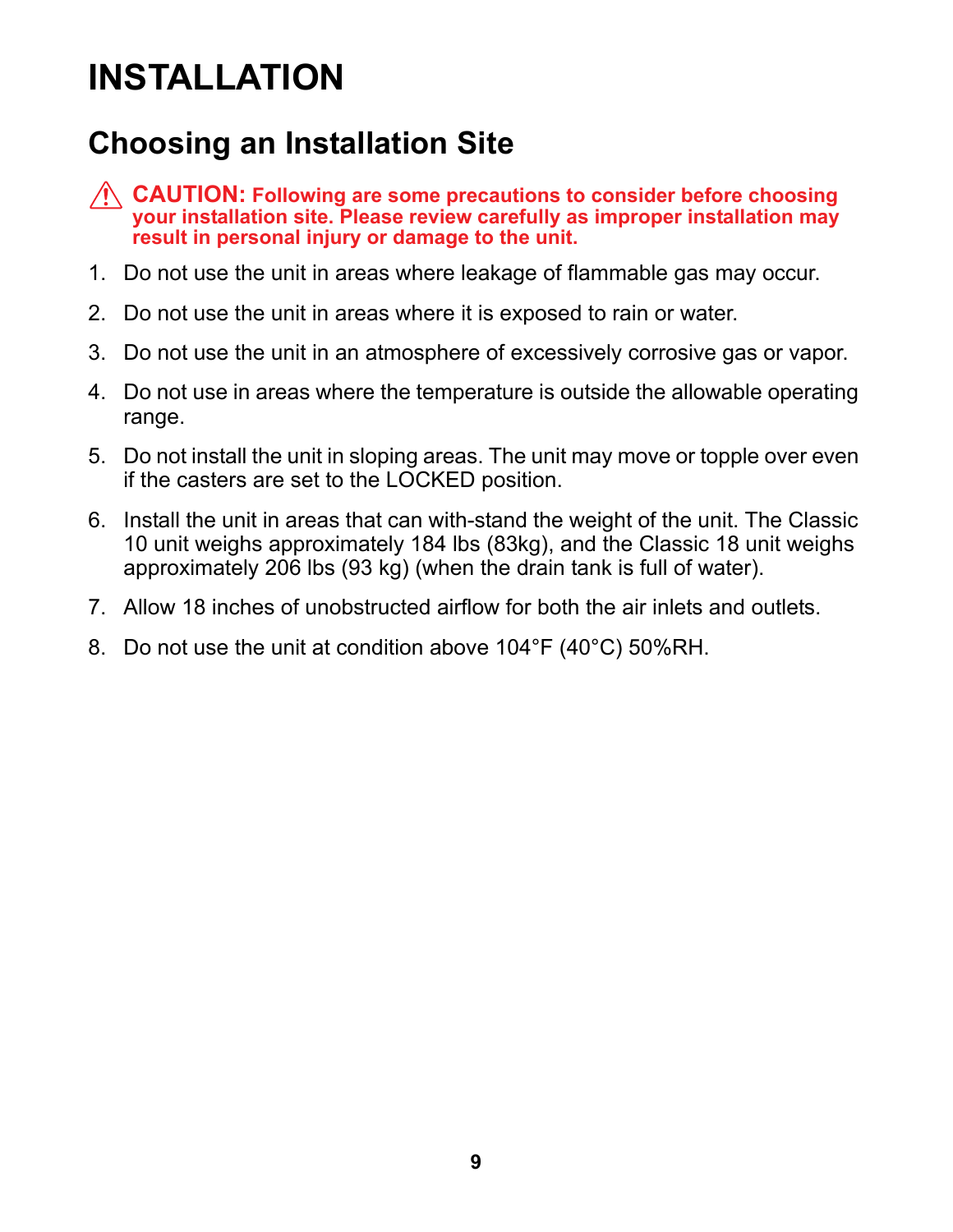### <span id="page-9-0"></span>**Moving the Unit**

Unlock the casters and push the MovinCool unit to a flat level surface and set the casters back to the LOCKED position.

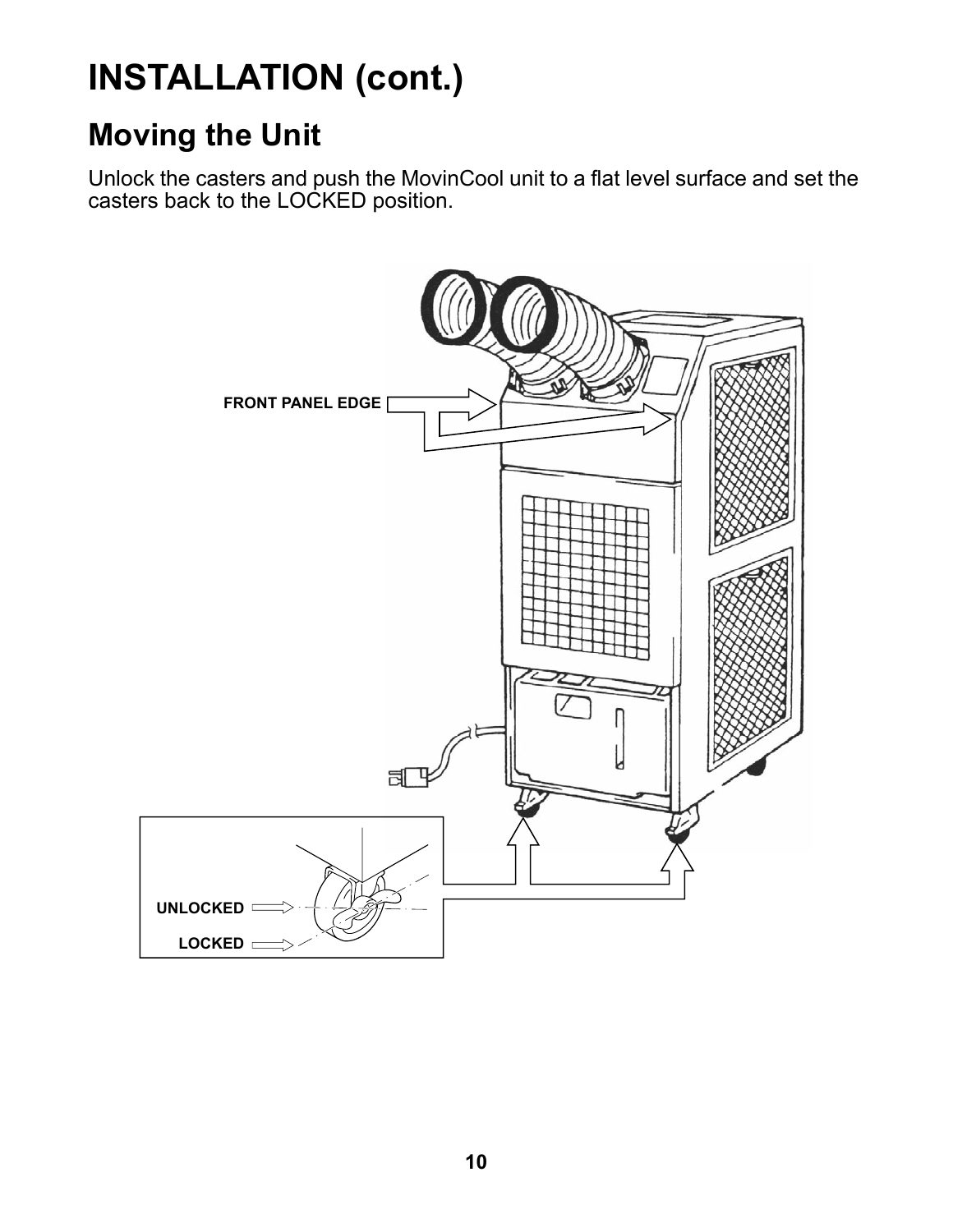#### <span id="page-10-0"></span>**Plugging in the Unit**

- 1. Check the prongs and surface of the power cord plug for dust/dirt. If dust and/ or dirt are present, wipe off with a clean, dry cloth.
- 2. Check the power cord, plug and prongs for damage or excess play. If any damage or excess play is found, contact your MovinCool reseller or a qualified technician for repair.

#### **WARNING:**

- **1. If the power cord or plug is damaged, repair should only be performed by qualified electrical personnel.**
- **2. Do not connect/disconnect the power cord or attempt to operate buttons with wet hands. This could result in electrical shock.**

**CAUTION:**

- **1. Classic 10 ONLY: The AC outlet (115 VAC Single Phase, 60Hz) needs to be rated at 15A or higher. Do not share the outlet with any other instrument or equipment.**
- **2. Classic 18 ONLY: The AC outlet (208/230 VAC Single Phase, 60Hz) needs to be rated at 15A or higher. Do not share the outlet with any other instrument or equipment.**

*Note:*

- *1. Make sure the AC outlet is free of dirt, dust, oil, water, or any other foreign matter.*
- *2. The Classic 10 is equipped with a UL approved LCDI cord and an approved NEMA plug configuration (5-15). The appropriate outlet must be used for this plug type.*
- *3. The Classic 18 is equipped with a UL approved LCDI cord and an approved NEMA plug configuration (6-15). The appropriate outlet must be used for this plug type.*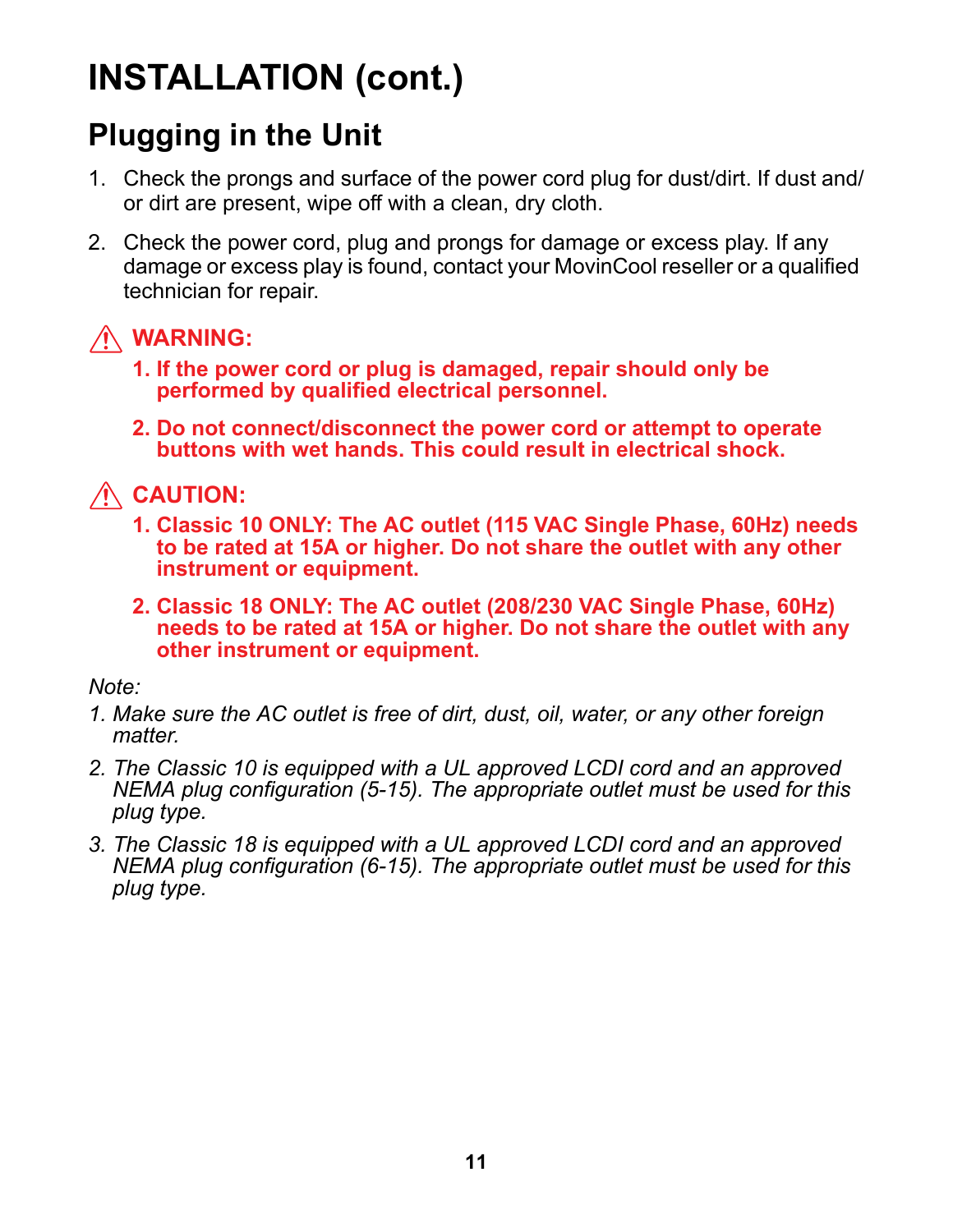#### <span id="page-11-0"></span>**Warning Signal Connection (Output Signal Terminal L+ and L-)**

The controller is equipped with a warning signal output relay type (Form C, normal open dry contact) which can be used to monitor the failure condition.

Relay contactor is closed when the following condition has occurred:

- a. Tank full
- b. Temperature sensor fails

The relay output contactor is rated 2A at 30VDC or 2A at 30VAC (resistive load) and it is compatible with various warning devices such as alarm speaker, light indicators, etc.

#### **Connecting Warning Signal From Controller**

- 1. Remove service panel from the rear of the unit.
- 2. Squeeze the inner latches and push out the black cap from inside the panel.
- 3. Use recommended warning signal wire size from 16AWG to 26AWG for a solid wire, or 16AWG to 22AWG for a stranded wire with ring terminal for #6 stud size.
- 4. Connect warning device to terminal L+ and L- according to its polarities.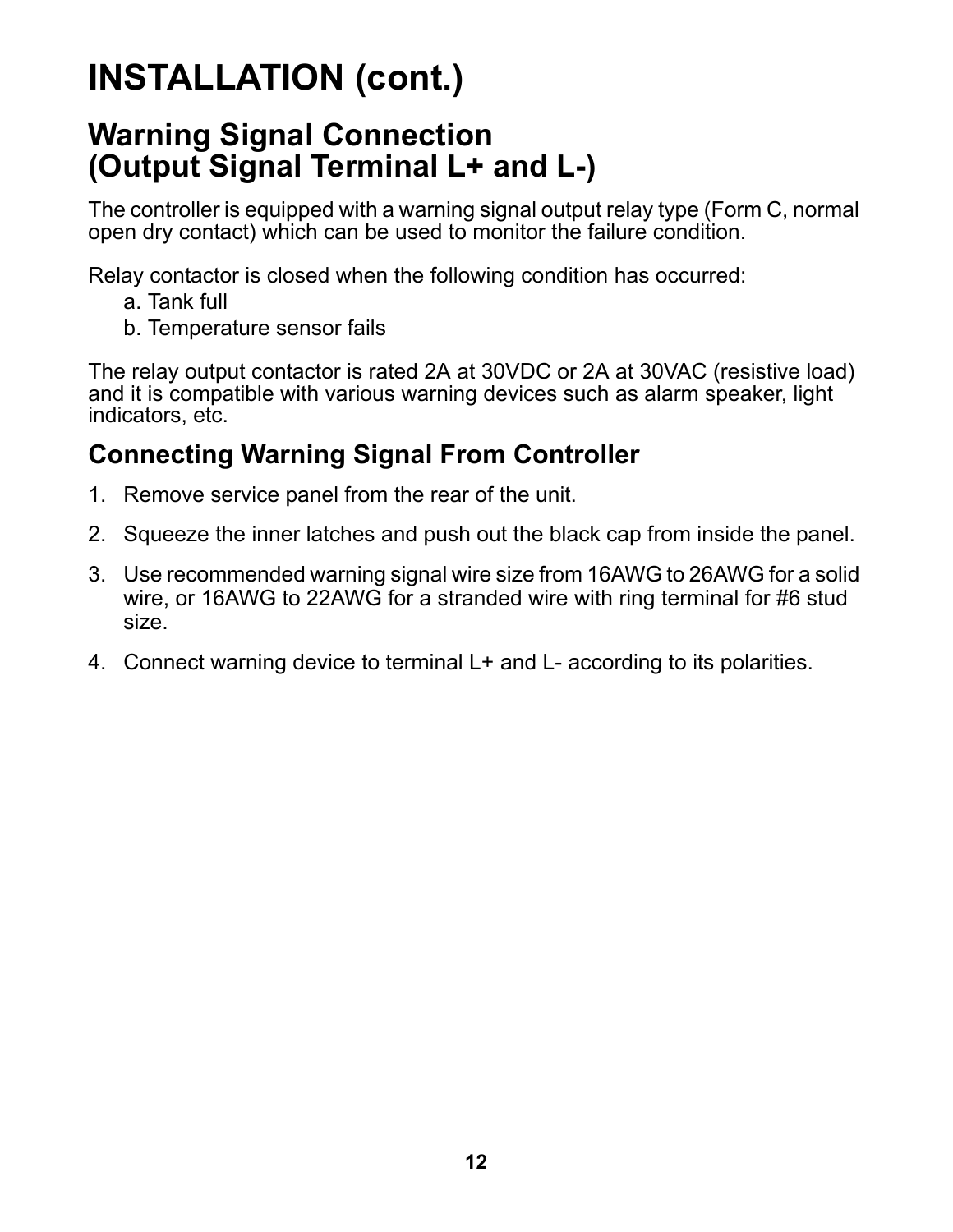#### <span id="page-12-0"></span>**Fire Alarm Control Panel Connection (Input Signal Terminal E+ and E-)**

The controller is equipped with a normal open input signal, which can be connected directly from the fire alarm control panel. This input signal terminal should only be connected to a close or open dry contact signal. When receiving the signal from the fire alarm control panel, the unit turns off and does not turn back on until it has been RESET.

#### **Connecting Fire Alarm Control Panel to Controller**

- 1. Remove service panel from the rear of the unit.
- 2. Squeeze the inner latches and push out the black cap from inside the panel (see drawing of cap and inner latch shapes).
- 3. Use recommended warning signal wire size from 16AWG to 26AWG for a solid wire, or 16AWG to 22AWG for a stranded wire with ring terminal for #6 stud size.
- 4. Connect warning device to terminal E+ and E- according to its polarities.



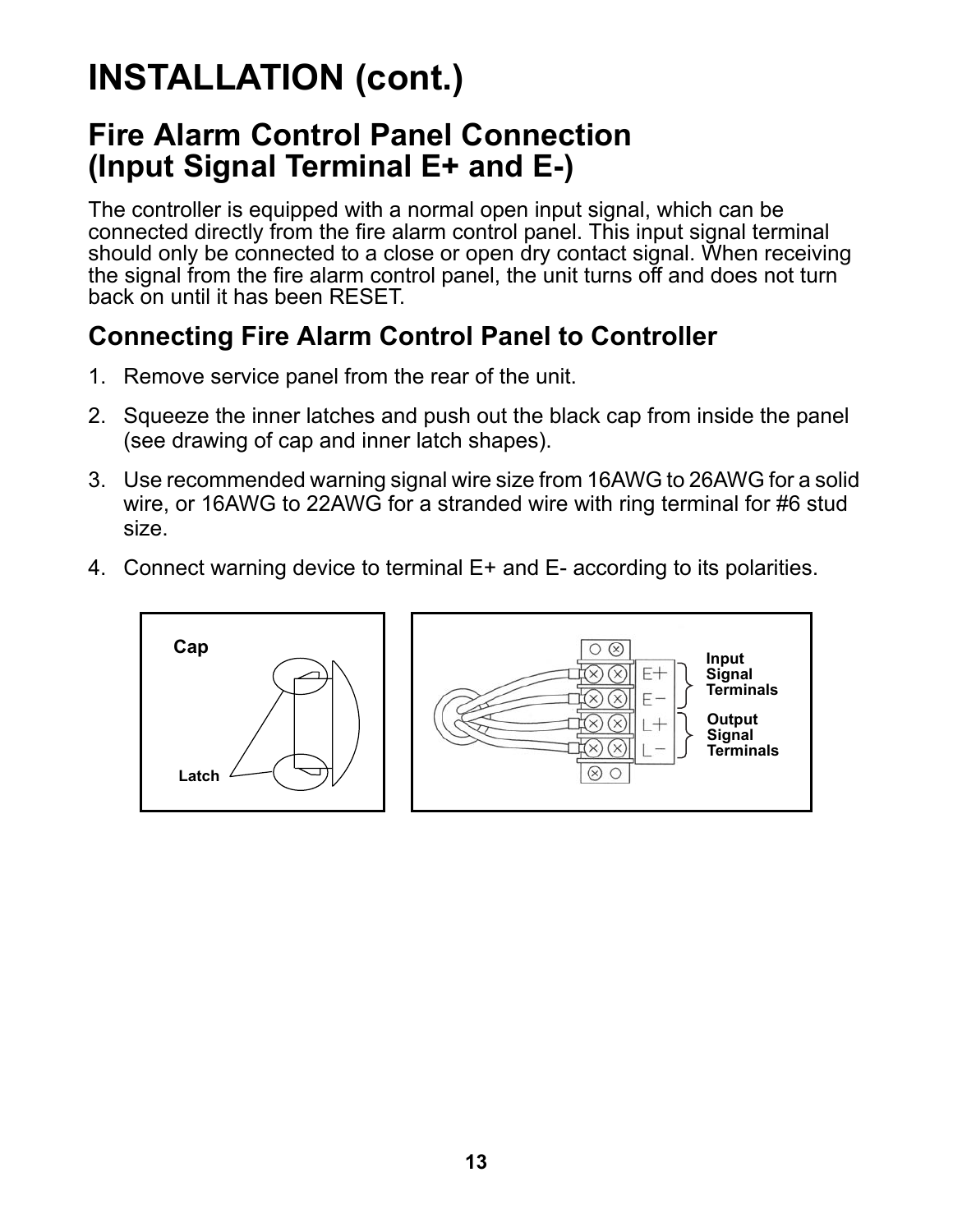### <span id="page-13-0"></span>**LCDI Power Cord Instruction**

#### **WARNING**

The LCDI device is a non-serviceable device. Attempting to open the device may expose the user to the hazards of electric shock, and could void warranties of this product.

Manufacturer's liability is limited to the replacement of the device.

#### **CAUTION**

- 1. Read the attention printed on the device for proper use and handling of this device.
- 2. This device is used for monitoring leakage current.
- 3. Do not immerse in water.
- 4. This device must only be plugged into an appropriate wall outlet. Do not use on extension cords or adapter. Do not remove ground prong.
- 5. In the event that this device trips, the cause of malfunction should be corrected first before further use.
- 6. Using the device beyond recommended voltage poses risk to users.
- 7. Conductors inside this cord are surrounded by shields, which monitor leakage current. These shields are not grounded, and the cords are periodically examined for any damage. Do not use this product in the event the shields become exposed.
- 8. Do not push TEST and/or RESET buttons in a short period.

#### **Procedure**

Test device once when AC is installed to assure proper operation.

- 1. Plug into grounded power receptacle.
- 2. If light is not on, press RESET button once. Light should turn on.
- 3. Press TEST button once, light must turn off.
- 4. Press RESET button once again for use. Light should turn on.
- 5. If test fails, do not use.



#### **<FRONT VIEW>**

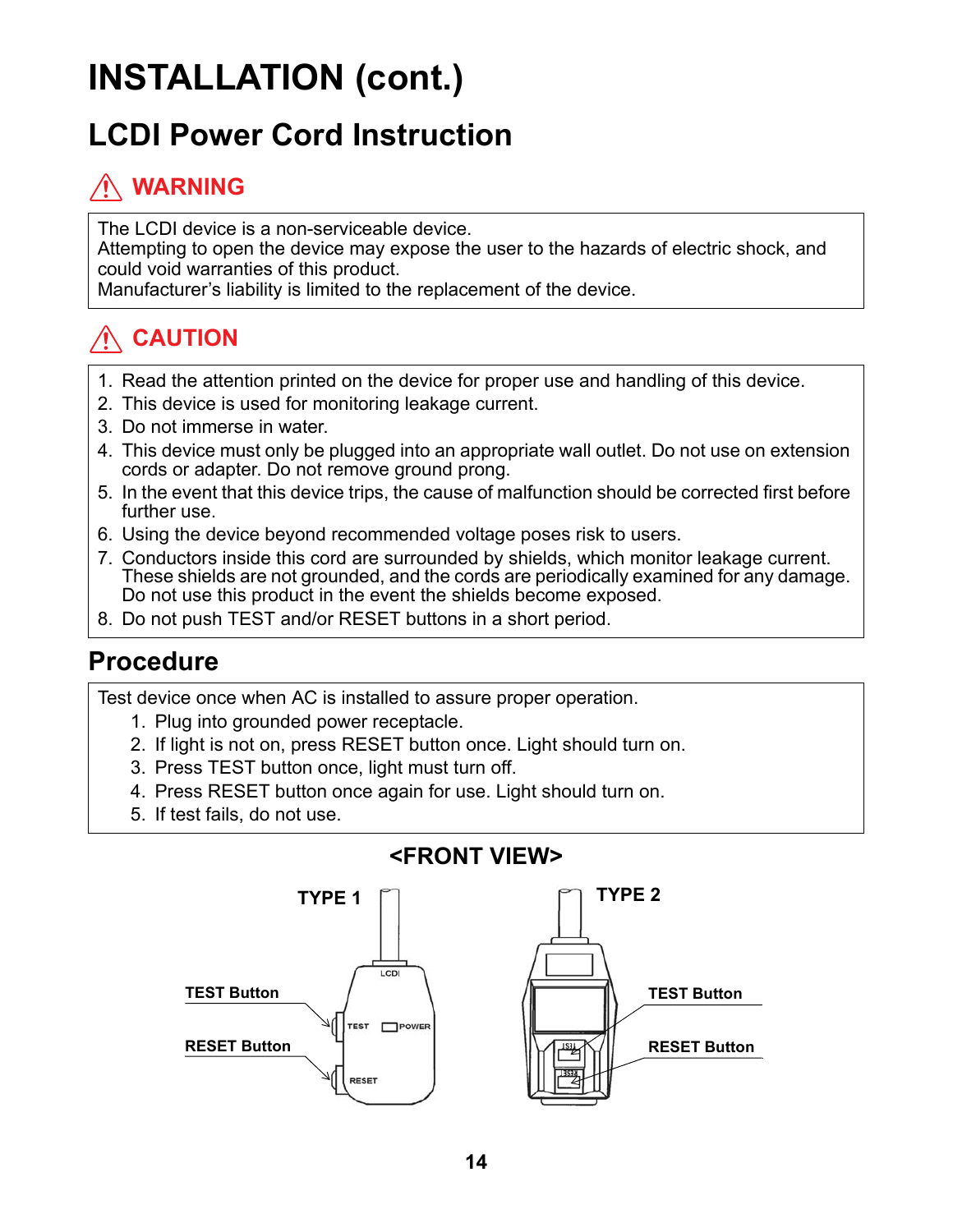### <span id="page-14-0"></span>**FEATURES**

For both models:

- 1. A digital electronic control panel, which allows the user to easily control the unit's operation.
- 2. Digital LED display that indicates:
	- a. Room temperature and set point temperature (either Fahrenheit or Celsius) b. Status codes
- 3. The set point temperature can be adjusted between 70°F (21.0°C) and 95°F (35°C) by the SET TEMP buttons ( $\triangle$ / $\nabla$ ).
- 4. Fire alarm control panel connection with automatic shut off.
- 5. Automatic shut off, warning signal output and alarm for temperature sensor failure and tank full.
- 6. A condensate drain "FL" is displayed by the LED.
- 7. An automatic restart feature when the power is lost and regained. The unit returns to the operating mode it was in prior to the loss of power.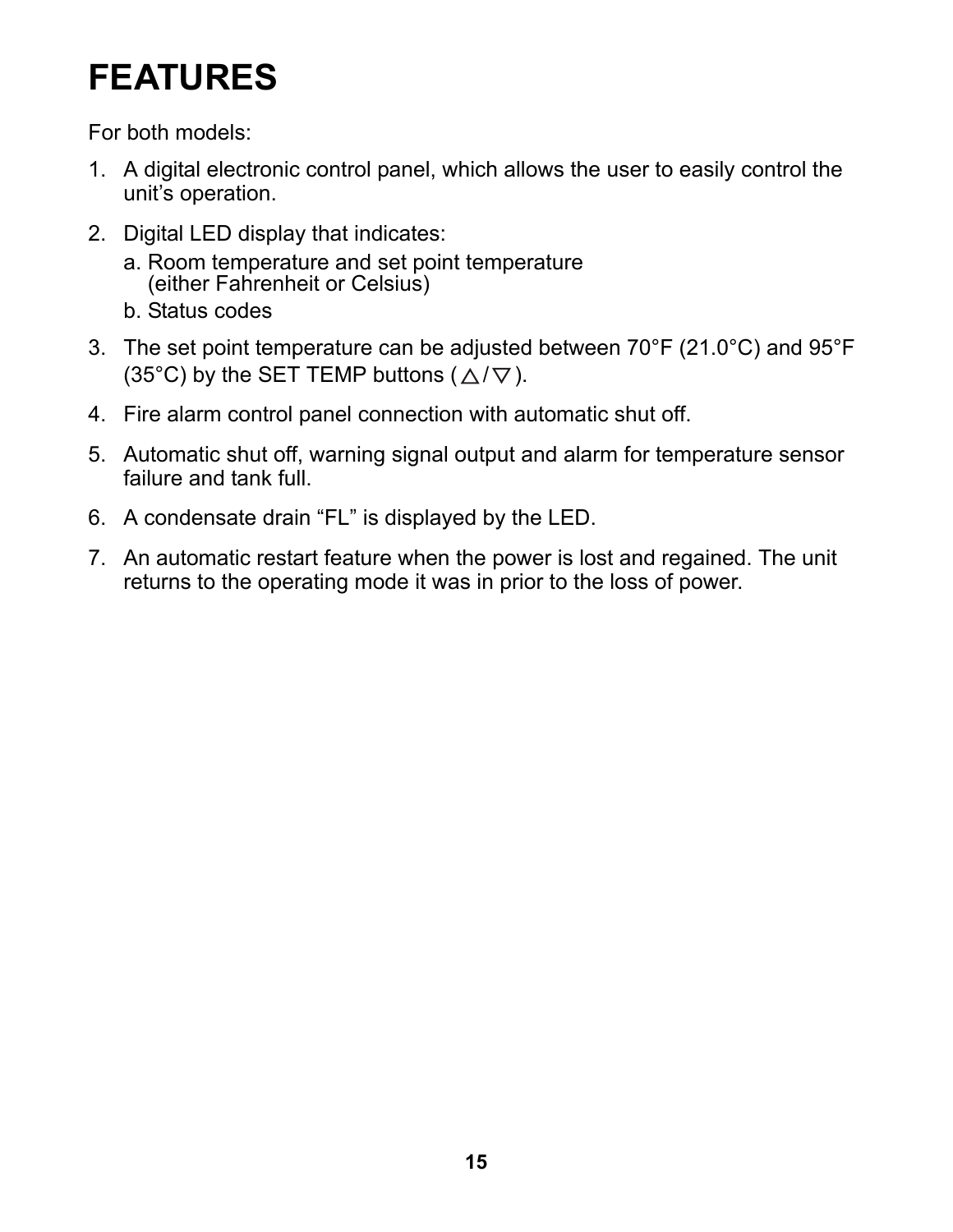### <span id="page-15-0"></span>**OPERATION**

### <span id="page-15-1"></span>**Control Panel**

Before operating the unit, it is important to familiarize yourself with the basic controls located on the control panel.



- **1. COOL ON/OFF Button** Activates COOL mode or turns the unit off.
- 
- 
- **4. Room Temperature/ Set Point Display**
- 
- 
- 

- **2. FAN Button Activates FAN ONLY mode or turns the unit off.**
- **3. SET TEMP Buttons**  $(\triangle/\nabla)$  Increases or decreases the temperature set point during COOL mode.

Displays a flashing set point temperature for 5 seconds, and then continuously indicates the room temperature.

- **5. Temperature Scale LED** Lit to indicate the current temperature being displayed in either °F or °C.
- **6. ON LED** Turns on during FAN ONLY mode and during COOL mode with Fan Operate mode.
- **7. AUTO LED** Turns on during COOL mode with FAN STOP mode.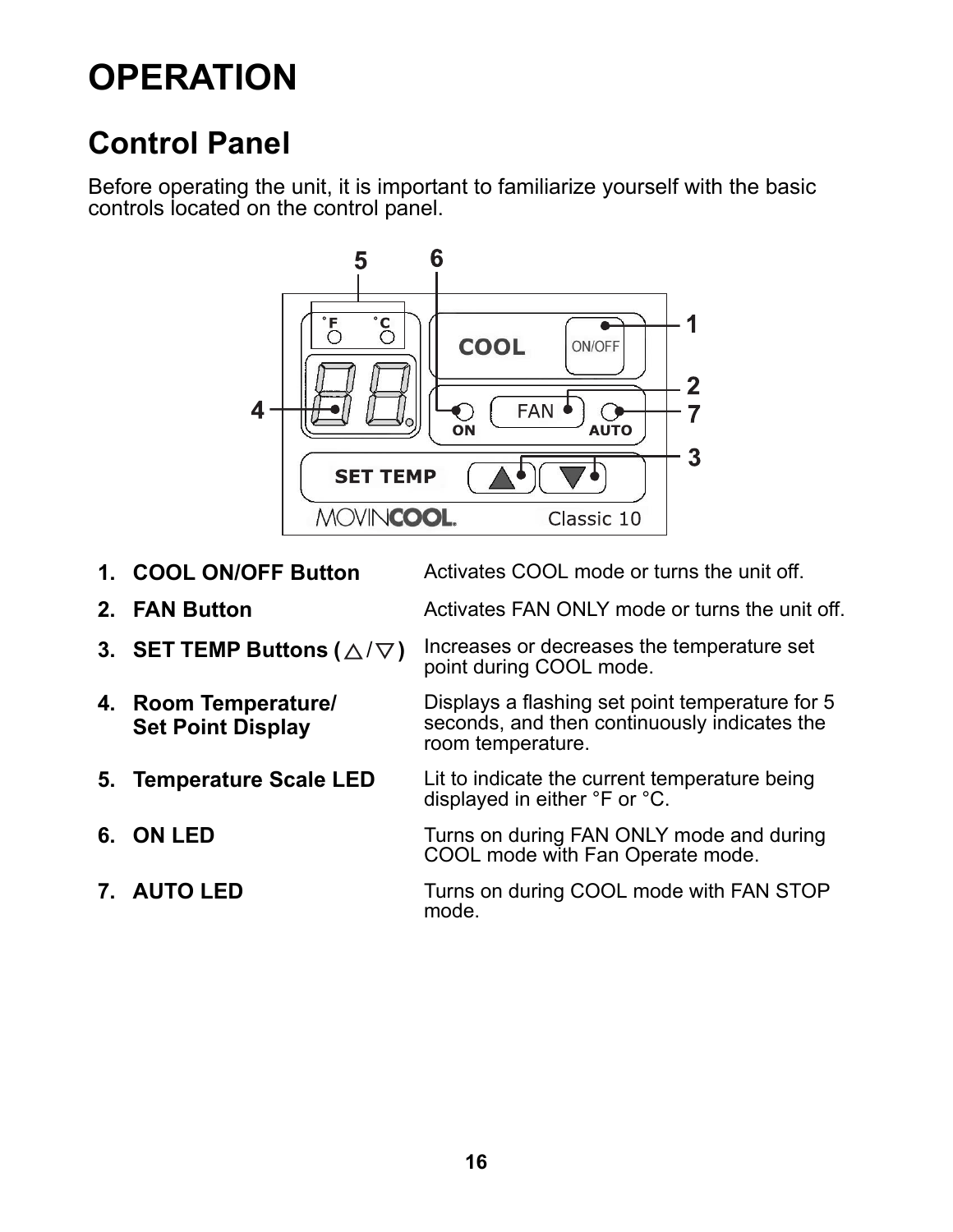#### **Control Panel (cont.)**

### <span id="page-16-0"></span>**LED Display Descriptions**

In normal operation, the LED displays the following descriptions.

| <b>Display</b> | <b>Descriptions</b>                                                                                                       | <b>Conditions</b>                           |
|----------------|---------------------------------------------------------------------------------------------------------------------------|---------------------------------------------|
|                | Right decimal point is on.                                                                                                | Standby or FAN ONLY<br>mode.                |
| ne.            | Indicates room temperature when display is lit.<br>(Left fig.: Room temperature at 78 °F)                                 | During COOL mode.                           |
| 75             | Indicates set point temperature when display is flashing<br>for 5 seconds.<br>(Left fig.: Set point temperature at 75 °F) | During set point temperature<br>adjustment. |

*Note: The ROOM TEMP display range is from 0 °F to 109 °F (-9 °C to 60 °C). When the display value is greater than 99F, it displays values of 00 for 100F, 01 for 101F, and 09 for 109F. (This only applies to Fahrenheit values.)*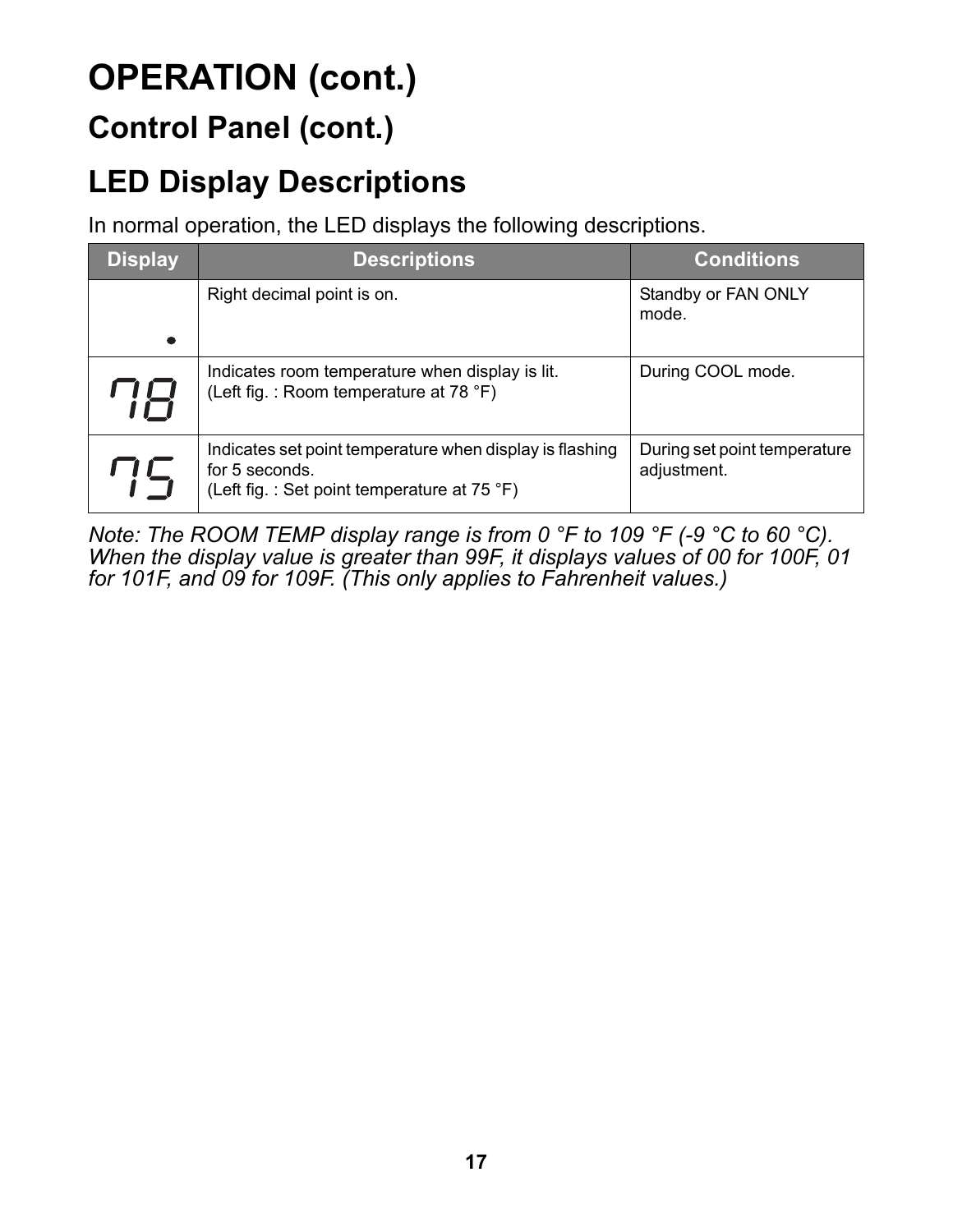### <span id="page-17-0"></span>**Operating in COOL Mode**

1. The unit can be operated in COOL mode by pressing the COOL ON/OFF button.

*Note: In COOL mode the unit can only be turned off by pressing the COOL ON/OFF button.*

2. Change the temperature set point by pressing the SET TEMP buttons ( $\triangle/\nabla$ ). *Note: When turning the unit on, the set point and operation mode are determined by the last operating mode.*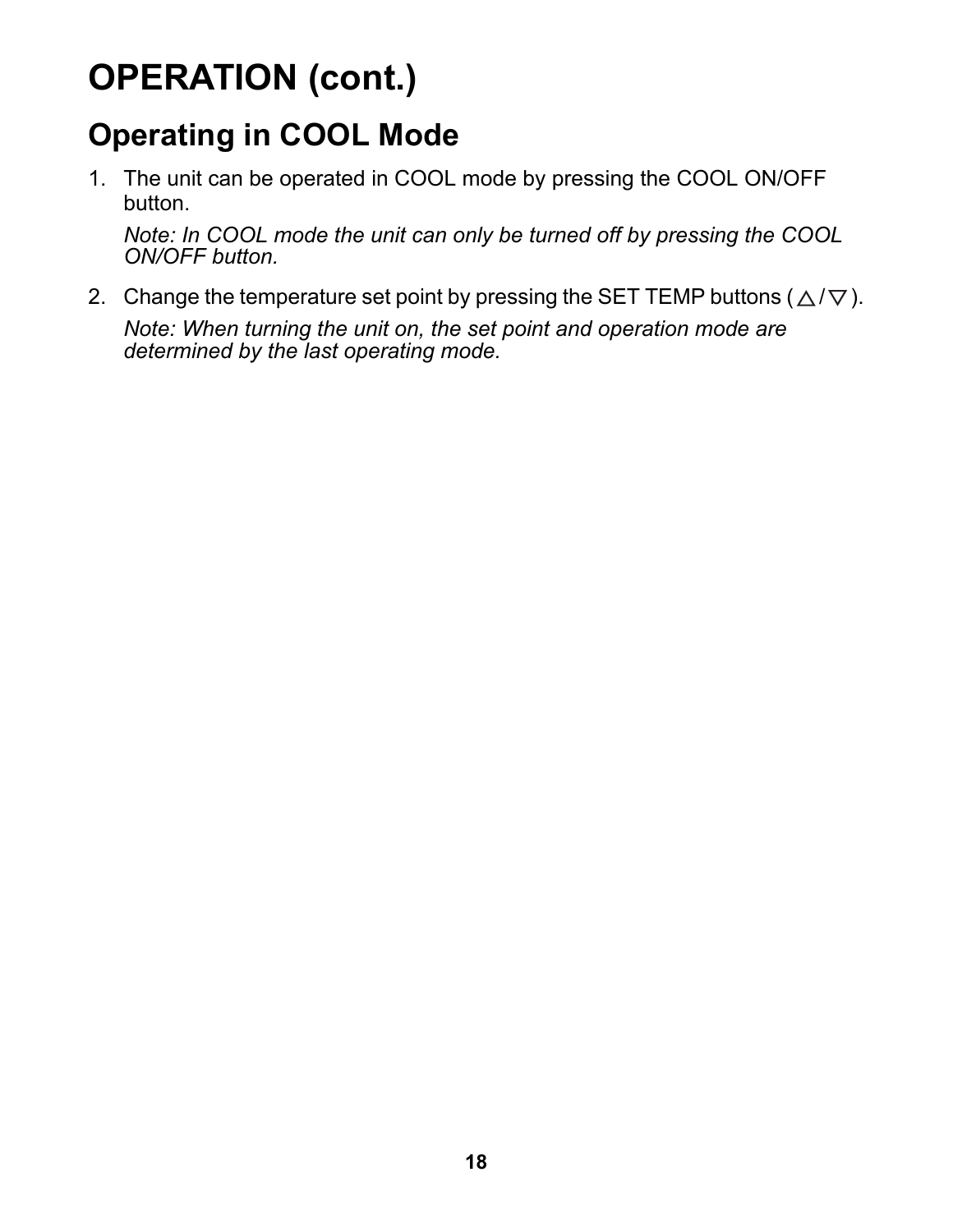### <span id="page-18-0"></span>**Operating in FAN ONLY Mode**

- 1. The unit can also be operated in FAN ONLY mode by pressing FAN button.
- 2. The unit can then be turned off by pressing the FAN button again.

### <span id="page-18-1"></span>**Changing from FAN ONLY Mode to COOL Mode**

The COOL mode can be activated while the unit is operating in FAN ONLY mode. To do this, simply press the COOL ON/OFF button.

*Note: The FAN ONLY mode does not operate after the COOL mode has been activated. The unit can be turned off by pressing the COOL ON/OFF button.*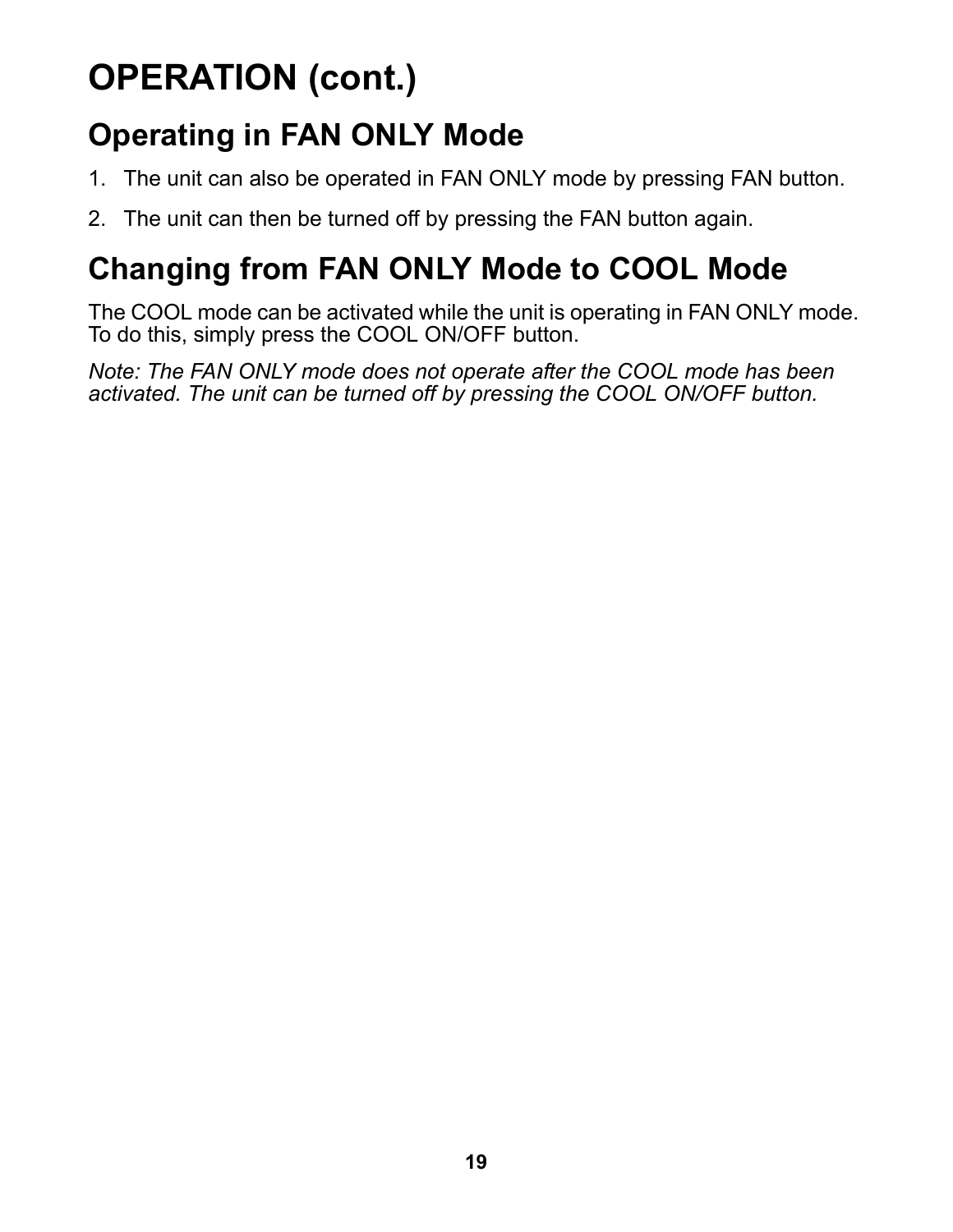#### <span id="page-19-0"></span>**Operating Modes**

The Classic 10 and Classic 18 can be operated in two modes, FAN ONLY and COOL. When in FAN ONLY mode, the unit circulates the surrounding air. When in COOL mode, the compressor is operated and cool air is circulated.

#### **1. COOL Mode**

Once the compressor has been disengaged for more than 120 seconds, the unit operates in FAN ONLY mode for approximately 5 seconds before the compressor re-engages (see [page 28](#page-27-1)).

#### **2. Temperature Control**

The room temperature thermistor monitors the inlet temperature versus set point temperature and switches the unit automatically between COOL and FAN ONLY modes.

#### **3. Fan Mode Control DIP Switch**

The fan mode control DIP switch determines whether the fan continues to operate or stop when the compressor cycles off. (Set point temperature below the inlet air or room temperature.) The unit has been preset at the factory for continuous fan operation.

*Note: If you want to change the fan mode operation (from OPERATE to STOP), contact your MovinCool reseller.*

#### **4. Temperature Scale Display**

The temperature scale display changes the temperature(s) that are displayed to either °C or °F. The unit has been preset from the factory to display the temperature(s) in °F.

*Note: If you want to change the temperature scale display (from* °F *to* °C*), hold down the SET TEMP buttons (* $\triangle$ */* $\nabla$ *) and the FAN button simultaneously for 3 seconds.*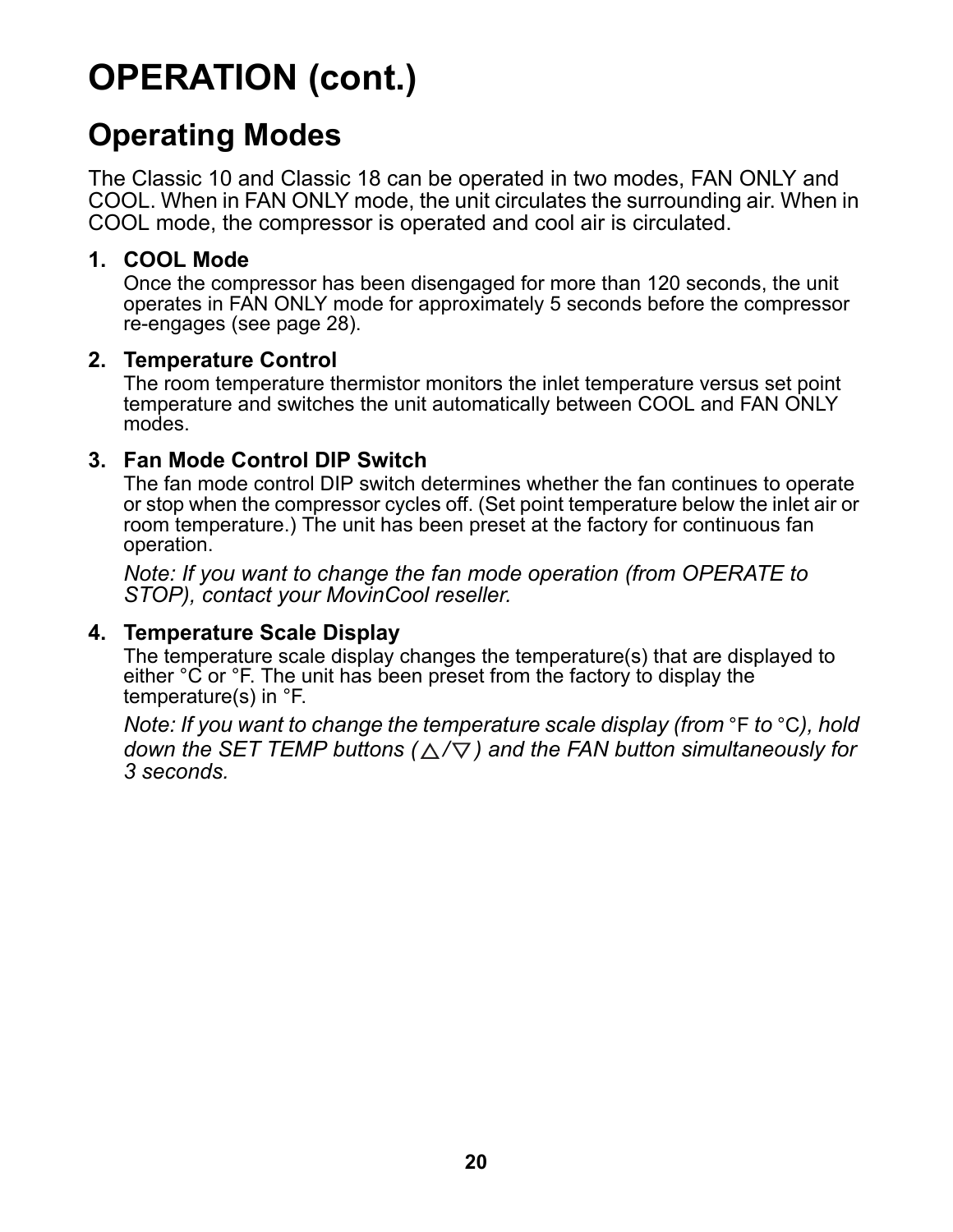### <span id="page-20-0"></span>**Self-Diagnostic Codes**

Self-diagnostic codes are displayed on the control board under the following conditions:

| <b>LED Display Codes</b> | <b>Condition</b>                                                                                                                                                                                                                                                                                 |  |  |
|--------------------------|--------------------------------------------------------------------------------------------------------------------------------------------------------------------------------------------------------------------------------------------------------------------------------------------------|--|--|
|                          | When the drain tank switch is activated, the LED displays "FL"<br>and the unit turns off automatically. Once emptying the drain<br>tank procedure is completed and ON/OFF has been pushed,<br>unit returns to normal operation.                                                                  |  |  |
|                          | When the drain pump malfunctions, the compressor shuts off,<br>and the LED displays "AS". Once drain pump is fixed and unit<br>has been RESET, the unit returns to normal operation.<br>Contact your MovinCool reseller or a qualified technician if<br>problem persists.                        |  |  |
|                          | To RESET, hold down the SET TEMP buttons ( $\triangle$ / $\nabla$ )<br>simultaneously for 3 seconds, and the controller returns to<br>normal operation.                                                                                                                                          |  |  |
|                          | When room thermistor becomes open or shorted, display<br>shows "E1" and cool mode operation is off. Display and cool<br>mode operation are returned to normal operation after room<br>thermistor is fixed. Contact your MovinCool reseller or a<br>qualified technician if problem persists.     |  |  |
|                          | When freeze thermistor becomes open or shorted, display<br>shows "E2" and cool mode operation is off. Display and cool<br>mode operation are returned to normal operation after freeze<br>thermistor is fixed. Contact your MovinCool reseller or a<br>qualified technician if problem persists. |  |  |
|                          | When the fire alarm control panel input signal is CLOSED, the<br>unit turns off, the LED displays "AL", and the buzzer turns on.<br>This condition returns to normal when the input signal is once<br>again OPEN.                                                                                |  |  |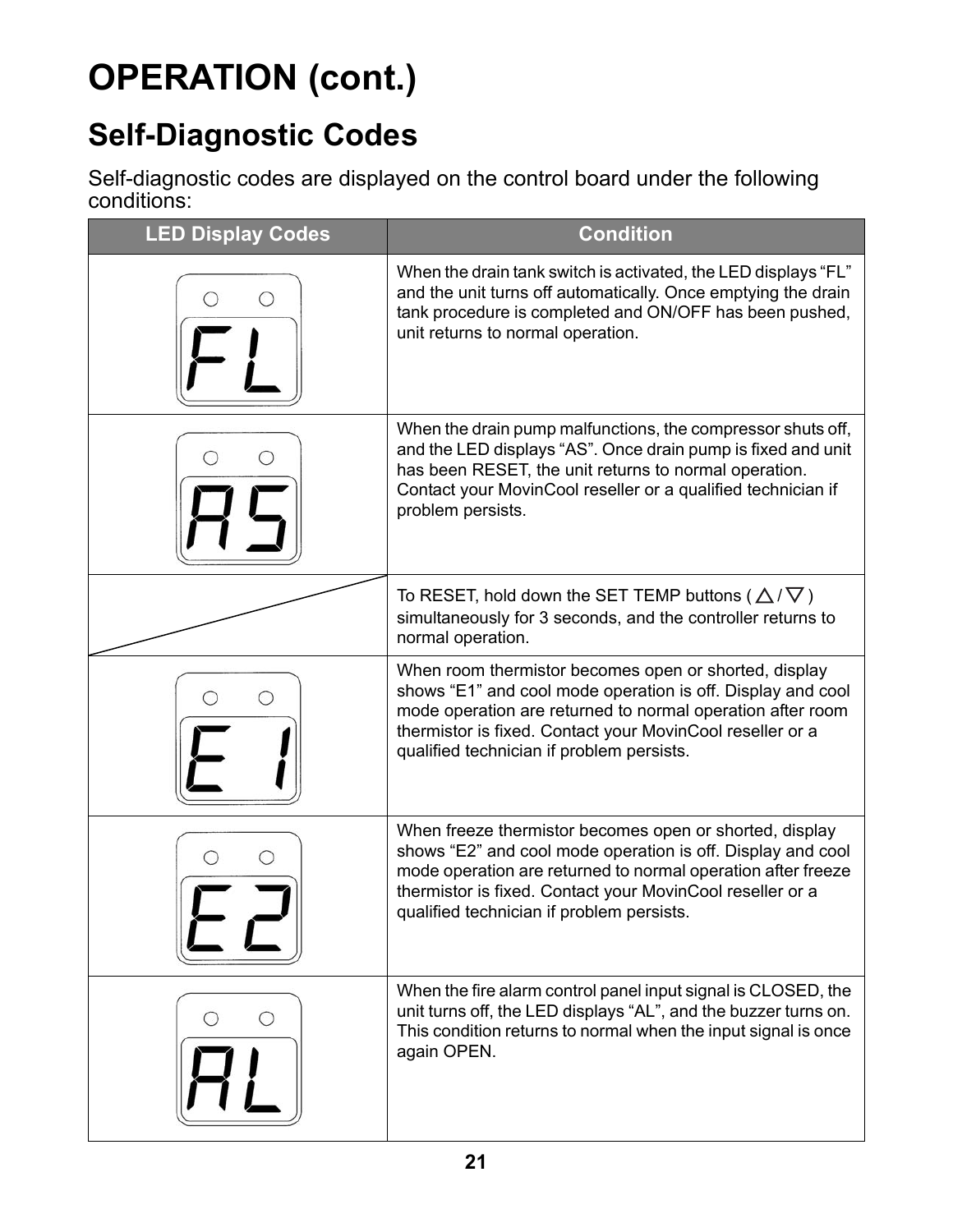#### <span id="page-21-1"></span><span id="page-21-0"></span>**Empty the Drain Tank**

During COOL mode, condensate water accumulates in the drain tank. When the drain tank becomes full, the LED displays "FL" and the unit turns off automatically.

*Note: If you want to empty the drain tank, while the unit is in operation, press the COOL ON/OFF button to turn the unit off.*

1. Pull the drain tank from the unit.





- 3. Replace the cap and return the drain tank to the unit.
- 4. Press the COOL ON/OFF button to restart the unit.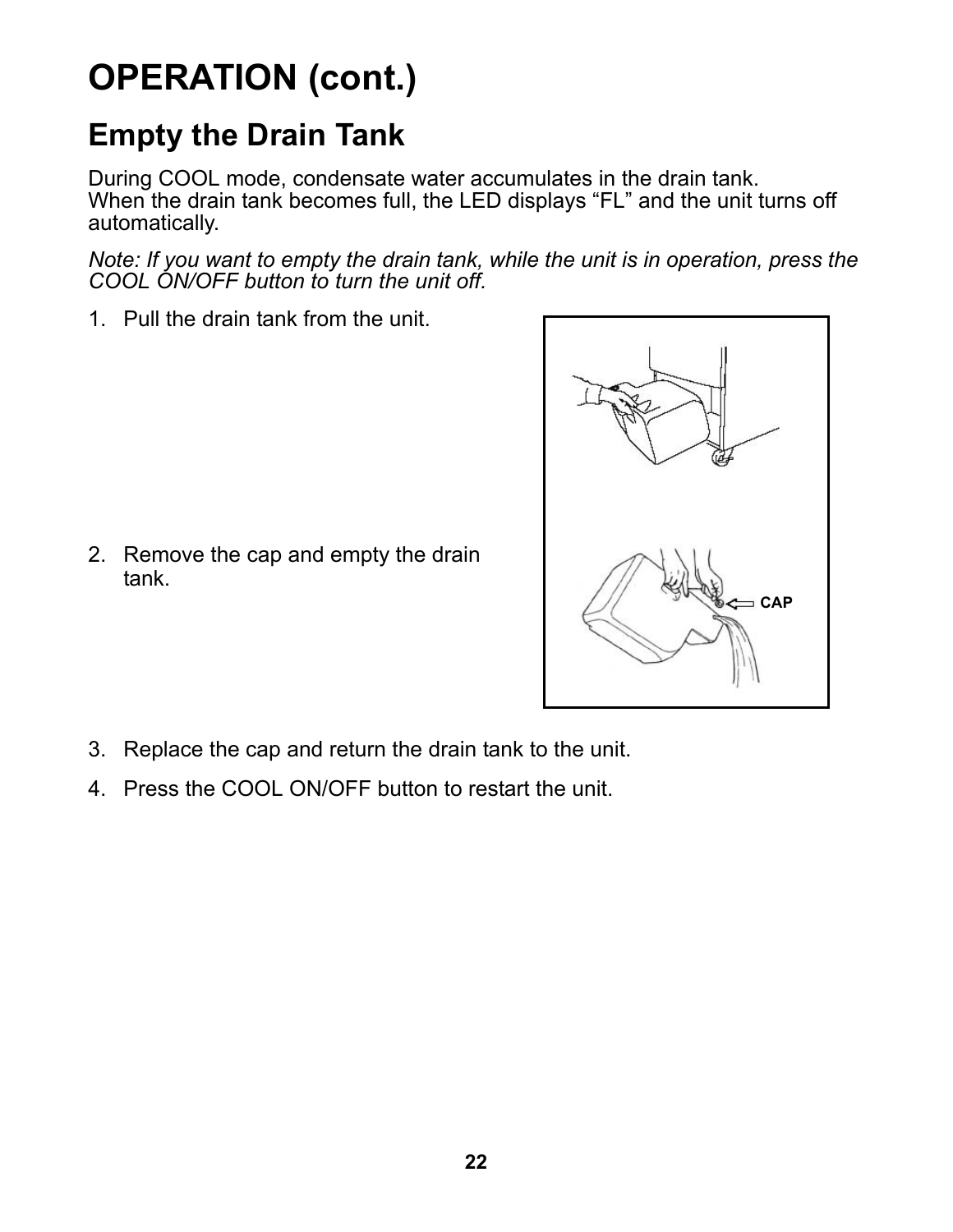### <span id="page-22-0"></span>**Drain Pump Kit (Optional) (Classic 10 ONLY)**

A drain pump kit is available to allow continuous operation and to eliminate the need for a drain tank.

When the water collects to level (A) in the pump reservoir, the drain pump begins to operate and discharge the water.



*Note: The compressor does not operate while the drain pump is discharging the water.*

When the water level drops below level (B), the drain pump stops, and the compressor restarts.

*Note: If for any reason the water level exceeds that of level (A) in the pump reservoir, an over flow drain switch stops the compressor operation, and the LED displays "AS".*

*Note: If the fan mode control DIP switch (see [page 20](#page-19-0)) is set to the STOP position, the entire unit (including fan operation) turns off either due to the over flow drain switch or while the drain pump is discharging the water.*

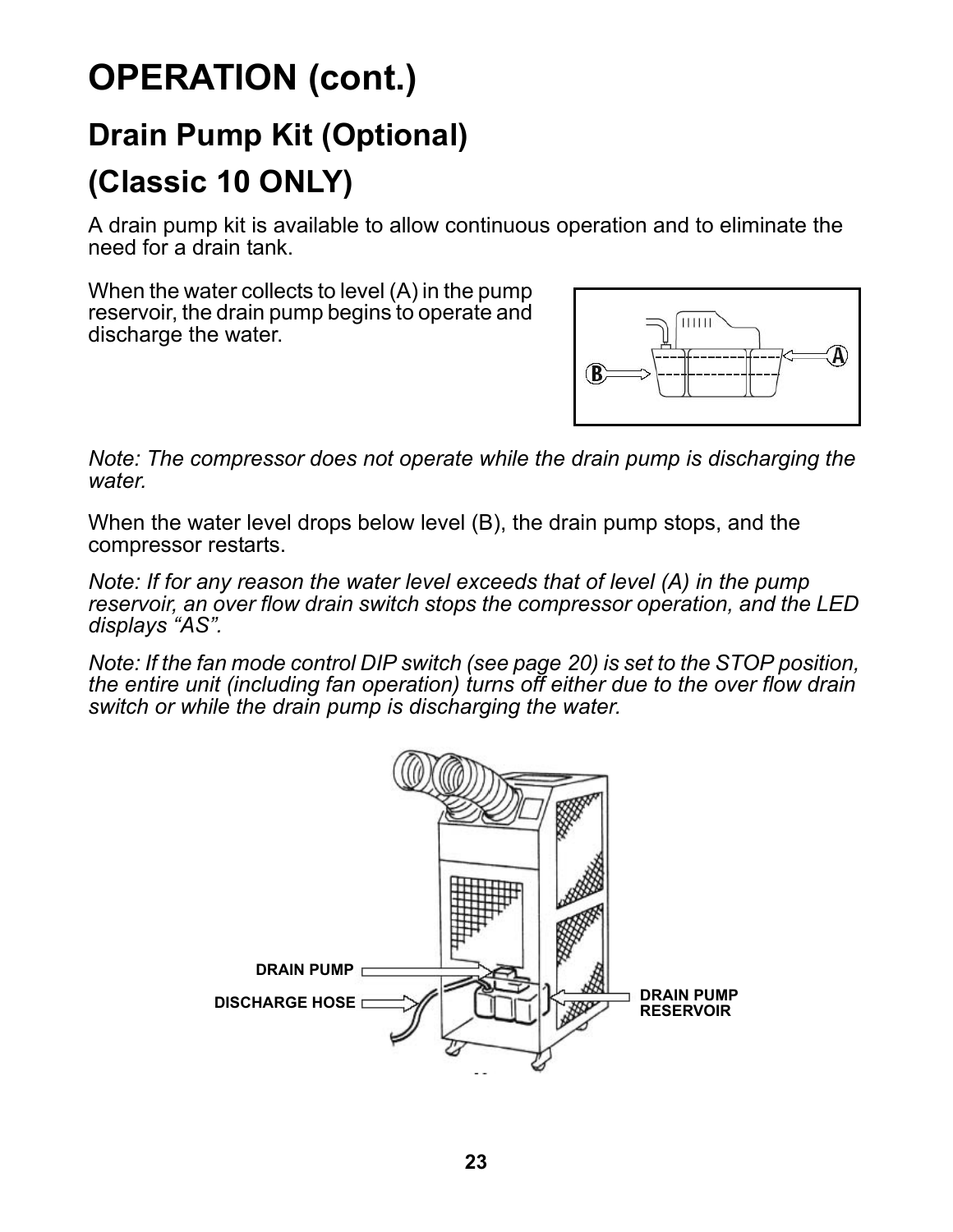### **Drain Pump Kit (Optional) (Classic 18 ONLY)**

A drain pump kit is available to allow continuous operation and to eliminate the need for a drain tank.

When the water collects to level (A) in the pump reservoir, the drain pump begins to operate and discharge the water.

When the water level drops below level (B), the drain pump stops, and the compressor restarts.



*Note: If for any reason the water level exceeds that of level (A) in the pump reservoir, an overflow drain switch stops the compressor operation, and the LED displays "AS".*

*Note: If the fan mode control DIP switch (see [page 20](#page-19-0)) is set to the STOP position, the entire unit (including fan operation) turns off due to the over flow drain switch.*

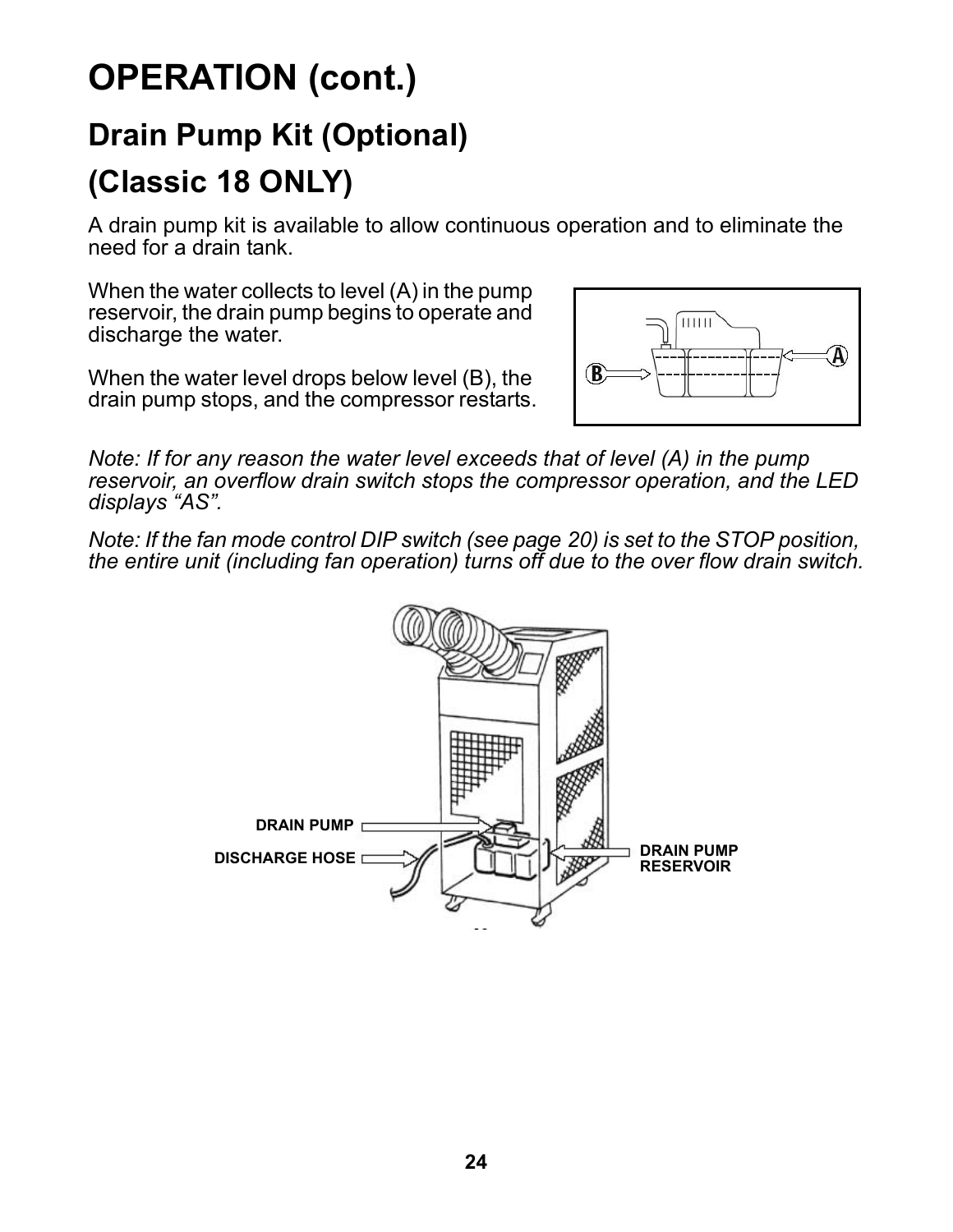## <span id="page-24-0"></span>**DAILY INSPECTION & MAINTENANCE**

### <span id="page-24-1"></span>**Empty the Drain Tank**

To empty the drain tank, refer to instructions on [page 22](#page-21-1).

### <span id="page-24-2"></span>**Clean the Air Filters**

Clean the air filters once a week. If the unit is used in a dusty environment, more frequent cleaning may be required. A dirty air filter can reduce air output resulting in a decrease in cooling capacity.

#### <span id="page-24-3"></span>**Filter Removal Method (both models)**

- 1. Turn the unit off, by pressing the COOL ON/ OFF button.
- 2. Remove the air filters.

*Note: To remove the side air filters, lift upward, then pull outward from the bottom. To remove the front panel air filter, pull out top corners, then lift upward.*

3. Remove the element from each filter.



#### <span id="page-24-4"></span>**Filter Element Cleaning Method (both models)**

- 1. Remove dust from the element with a vacuum cleaner, or rinse in cold or lukewarm water. If the element is extremely dirty, wash with a neutral detergent.
- 2. After the element has been cleaned, rinse with clean running water, allow to dry, then reinstall.

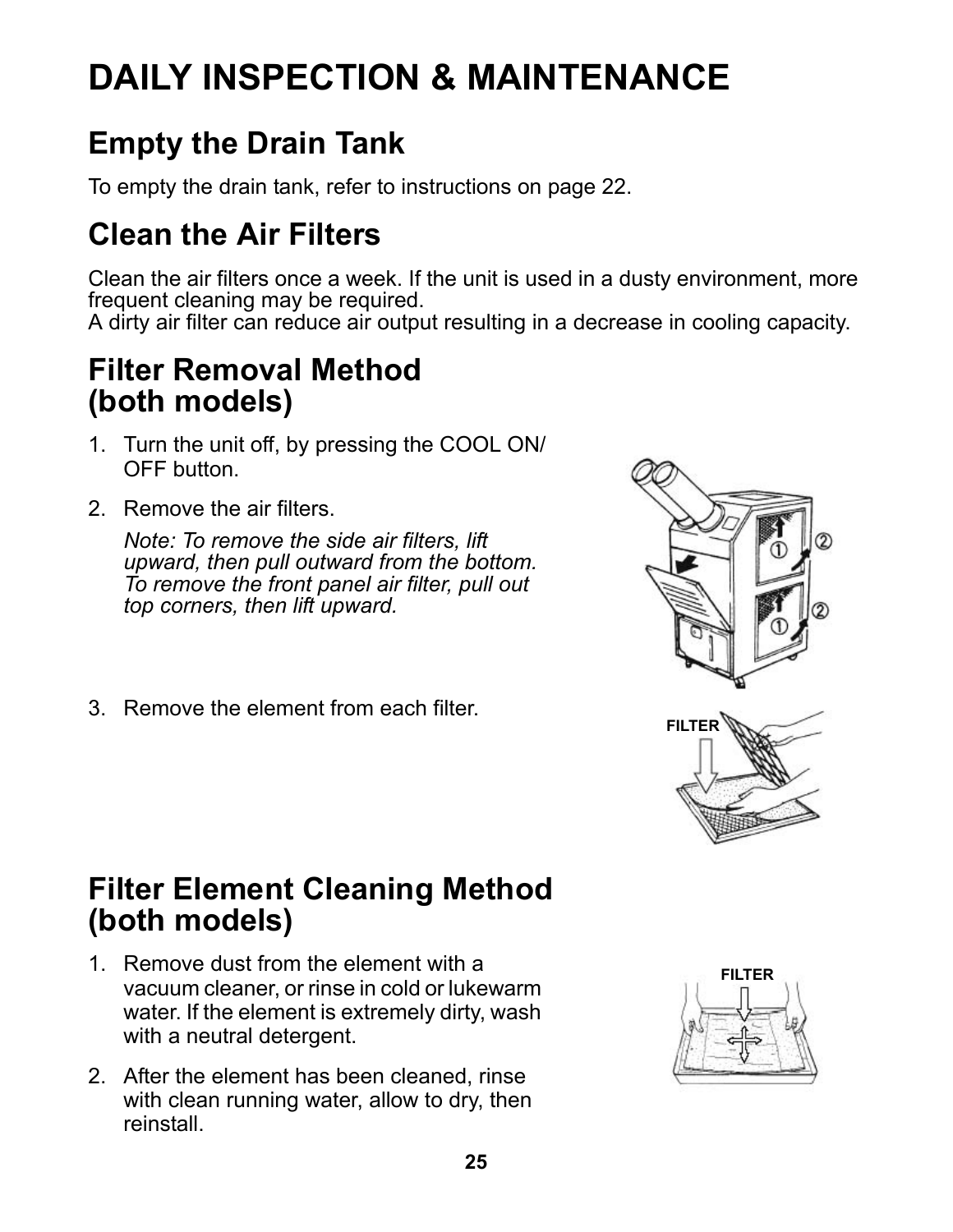## **DAILY INSPECTION & MAINTENANCE (cont.)**

#### <span id="page-25-0"></span>**In-Season/Off-Season Inspection & Maintenance**

#### **In-Season**

- 1. Check the prongs and surface of the power cord plug for dust and/or dirt. If dust and/or dirt are present, wipe off with a clean dry cloth.
- 2. Check the power cord, plug and prongs for damage or excess play. If any damage or excess play is found, contact your MovinCool reseller or a qualified technician for repair.
- 3. Check the air filters and drain tank.
- 4. Clean the outside of the unit(s) with a damp cloth or mild nonabrasive cleaner.

#### **Off-Season**

- 1. Operate the unit in FAN ONLY mode for 8 hours. *Note: Operation is necessary to dry out the inside of the unit.*
- 2. Disconnect the power cord from the AC outlet.
- 3. Check the prongs and surface of the power cord plug for dust and/or dirt. If dust and/or dirt are present, wipe off with a clean dry cloth.
- 4. Check the power cord, plug and prongs for damage or excess play. If any damage or excess play is found, contact your MovinCool reseller or a qualified technician for repair.
- 5. Clean the air filters.
- 6. Empty all water from the drain tank.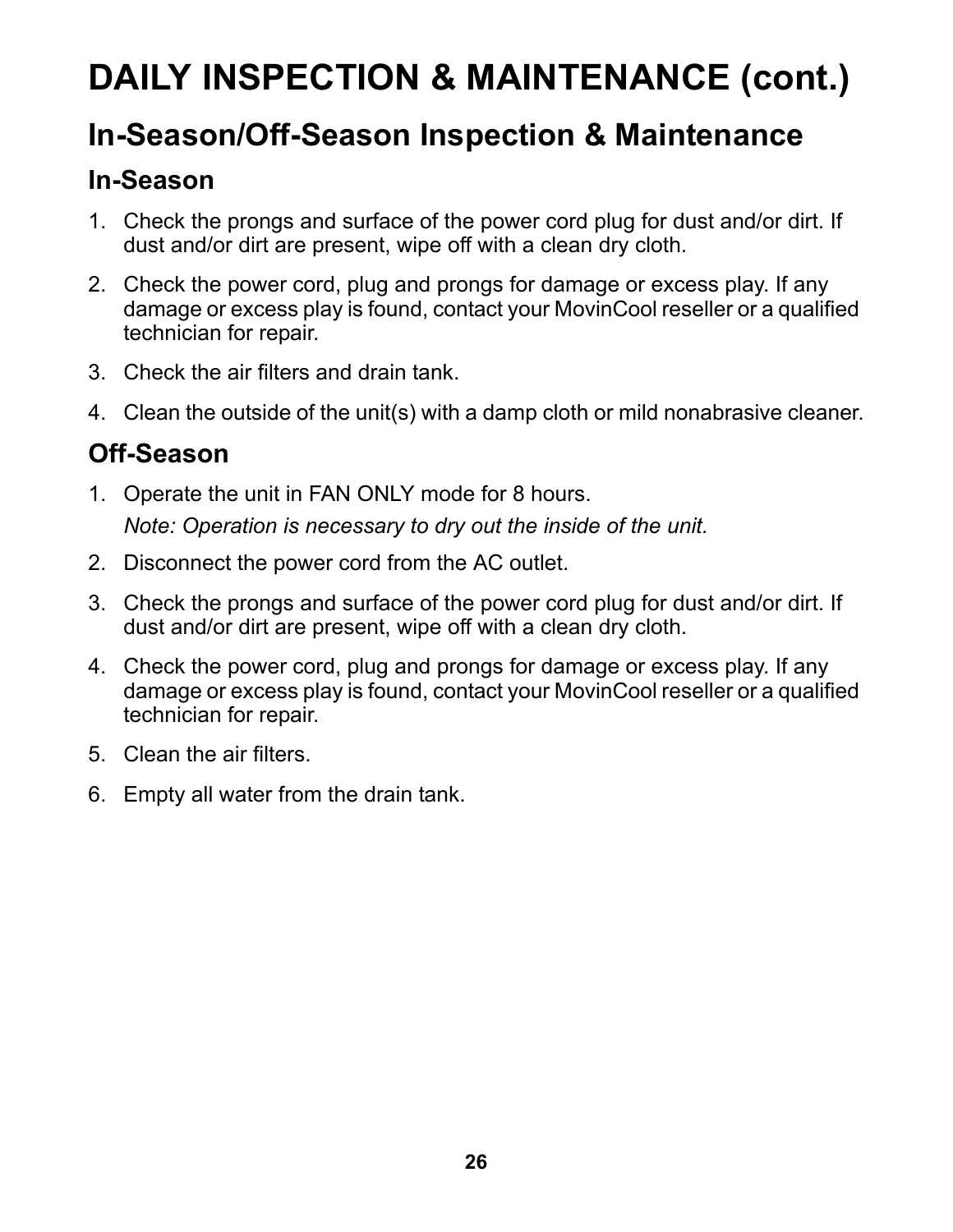## <span id="page-26-0"></span>**TROUBLESHOOTING**

Check the following items before calling your MovinCool reseller or a qualified technician.

| <b>SYMPTOM</b>         | <b>POSSIBLE CAUSE</b>                                    | <b>REMEDY</b>                         |
|------------------------|----------------------------------------------------------|---------------------------------------|
| Unit does not operate. | 1. Ground fault breaker trip or<br>LCDI power cord trip. | Reset breaker or reset power<br>cord. |
|                        | 2. Drain tank is full.                                   | Empty the drain tank.                 |
| Insufficient cooling.  | 1. Dirty/Blocked air filters.                            | Clean air filter.                     |
|                        | 2. Air inlet/outlet blocked.                             | Clean air inlet/outlet.               |
|                        | 3. Improper temperature setting.                         | Adjust temperature setting.           |

If symptoms persist after the above actions have been taken, turn the unit off, disconnect the power cord plug and contact your MovinCool reseller or a qualified technician.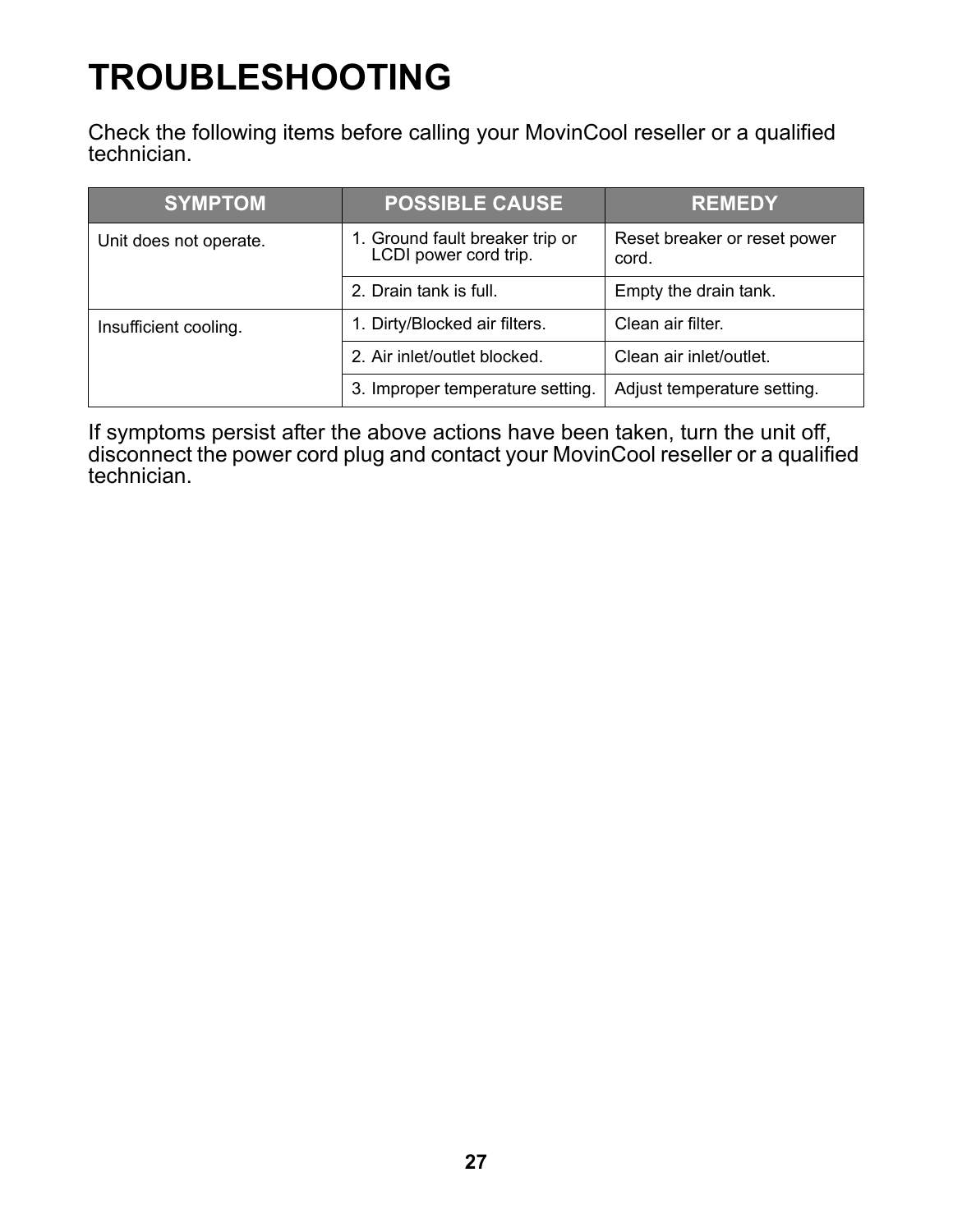### <span id="page-27-1"></span><span id="page-27-0"></span>**TECHNICAL SPECIFICATONS**

| <b>ITEMS/FEATURES</b>                  | <b>Classic 10</b>                               | <b>Classic 18</b>                                                |
|----------------------------------------|-------------------------------------------------|------------------------------------------------------------------|
| <b>Rating Conditions</b>               |                                                 |                                                                  |
| Dry bulb                               | 95°F(35°C)                                      | 95°F(35°C)                                                       |
| Wet bulb                               | 83°F(28.2°C)                                    | 83°F(28.2°C)                                                     |
| Humidity                               | $(60\%)$                                        | $(60\%)$                                                         |
| Specifications                         |                                                 |                                                                  |
| Power frequency                        | 60Hz                                            | 60Hz                                                             |
| Line voltage                           | Single Phase 115V                               | Single Phase 208/230V                                            |
| Power consumption                      | <b>1.1kw</b>                                    | 2.1/2.1kw                                                        |
| Current consumption                    | 10A                                             | 10.8/10.0A                                                       |
| Power factor                           | 96%                                             | 93/91%                                                           |
| Starting current                       | 34A                                             | 38/40A                                                           |
| Power wiring                           | 14(3-core)AWG                                   | 14(3-core)AWG                                                    |
| <b>Cooling Unit</b>                    |                                                 |                                                                  |
| Cooling capability                     | 2,500kcal/h<br>10,000Btu/h                      | 4,540kcal/h<br>18,000Btu/h                                       |
| Cooling system                         | <b>Direct Expansion</b>                         | <b>Direct Expansion</b>                                          |
|                                        |                                                 |                                                                  |
| <b>Blower</b>                          | Centrifugal Fan                                 |                                                                  |
| Type of fan<br>Air volume: Evaporator  | 265ft <sup>3</sup> /min(450m <sup>3</sup> /h)   | Centrifugal Fan<br>530ft <sup>3</sup> /min(900m <sup>3</sup> /h) |
| Condenser                              | 740ft <sup>3</sup> /min(1,257m <sup>3</sup> /h) | 1,177ft <sup>3</sup> /min(2,000m <sup>3</sup> /h)                |
| Motor output                           | 0.14kw                                          | 0.35kw                                                           |
|                                        |                                                 |                                                                  |
| Compressor                             | <b>Hermetic Rotary</b>                          | <b>Hermetic Rotary</b>                                           |
| Type<br>Output                         | $0.6$ kw                                        | <b>1.1kw</b>                                                     |
| Refrigerant type                       | $R-22$                                          | $R-22$                                                           |
| Refrigerant capacity                   | 1.05lbs(0.48kg)                                 | 1.59lbs(0.72kg)                                                  |
| <b>Safety Devices</b>                  |                                                 |                                                                  |
| Compressor overload protector          | Included                                        | Included                                                         |
| Fan motor protector                    | Included                                        | Included                                                         |
| Anti-freezing thermistor               | Included                                        | Included                                                         |
| Full drain tank switch                 | Included                                        | Included                                                         |
| Automatic restart (power interruption) | Included                                        | Included                                                         |
| Compressor time delay                  | 120 seconds                                     | 120 seconds                                                      |
| High pressure interruption             | N/A                                             | N/A                                                              |
| Signal input/output                    | Included                                        | Included                                                         |
| Dimensions & Weight                    |                                                 |                                                                  |
| $W \times D \times H$ (in)             | 19.4"×26.5"×41.5"                               | 19.4"×26.5"×41.5"                                                |
| $W \times D \times H$ (mm)             | 492×673×1,054                                   | 492×673×1,054                                                    |
| Weight (lbs/kg)                        | 145/66                                          | 167/76                                                           |
| <b>Operating Conditions</b>            |                                                 |                                                                  |
| Inlet air: Maximum                     | 104°F(40°C), 50%RH                              | 104°F(40°C), 50%RH                                               |
| Minimum                                | 70°F(21°C), 50%RH*                              | 70°F(21°C), 50%RH*                                               |
| <b>Control Device</b>                  |                                                 |                                                                  |
| Temperature control                    | Included                                        | Included                                                         |
| Programmable timer                     | N/A                                             | N/A                                                              |
| Two speed fan                          | N/A                                             | N/A                                                              |

\*Compressor may not operate continuously below 77°F.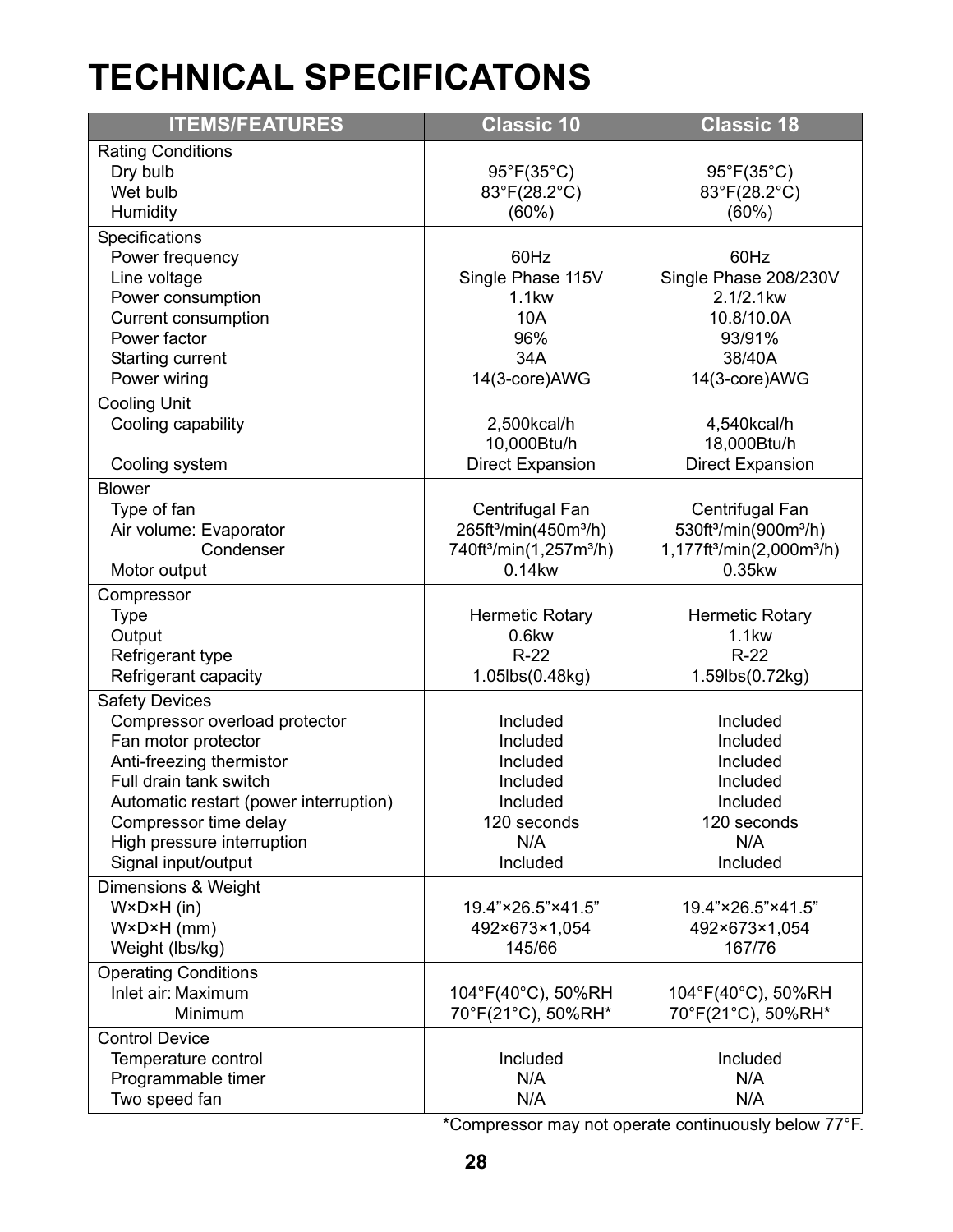

# LIMITED WARRANTY

DENSO SALES CALIFORNIA, INC. ("DENSO") warrants its MOVINCOOL Products only to the extent stated in its official written warranties. Unless otherwise specifically provided in writing by DENSO, DENSO warrants to end-user that the Products shall be free of defects in materials or workmanship and will function in accordance with DENSO's published specifications under ordinary intended use and service for a period of twelve (12) months after delivery to the enduser; provided, however in the case of the compressor element of the Products such warranty shall be for a period of thirty six (36) months after delivery to the end-user. DENSO shall, at its sole option, repair or replace any defective Product covered by this warranty. Such remedy shall be end-user's sole remedy with respect to any particular defect in the Products.

This warranty does not cover defects or malfunctions which result from causes beyond DENSO's control, including, without limitation, (i) unusual physical or electrical stress; (ii) accident, neglect, abuse, misuse or other abnormal use; (iii) failure to perform routine maintenance in accordance with DENSO's recommended procedures; (iv) normal wear and tear; (v) repairs or attempted repairs by an unauthorized person; (vi) modifications or alterations to the Products; (vii) use with supplies or devices not supplied or approved by DENSO; or (viii) improper servicing. This warranty shall extend only to the original end-user and shall be void if any labels or other identifying marks permanently affixed to Products when shipped by DENSO are removed, altered, defaced or obliterated.

The aforesaid warranty is the only warranty made by DENSO with respect to the Products and is in lieu of all obligations or liabilities on the part of DENSO for damages arising out of or in connection with the sale, use or performance of the Products, including, without limitation, any lost profits or any other consequential, incidental, special or exemplary damages of any kind. DENSO DISCLAIMS ALL OTHER WARRANTIES WITH REGARD TO THE PRODUCTS, INCLUDING ALL IMPLIED WARRANTIES OF MERCHANTABILITY AND FITNESS FOR USE. THERE ARE NO WARRANTIES WHICH EXTEND BEYOND THE DESCRIPTION CONTAINED HEREIN.

**PURCHASE DATE:** 

**SERIAL NUMBER:**